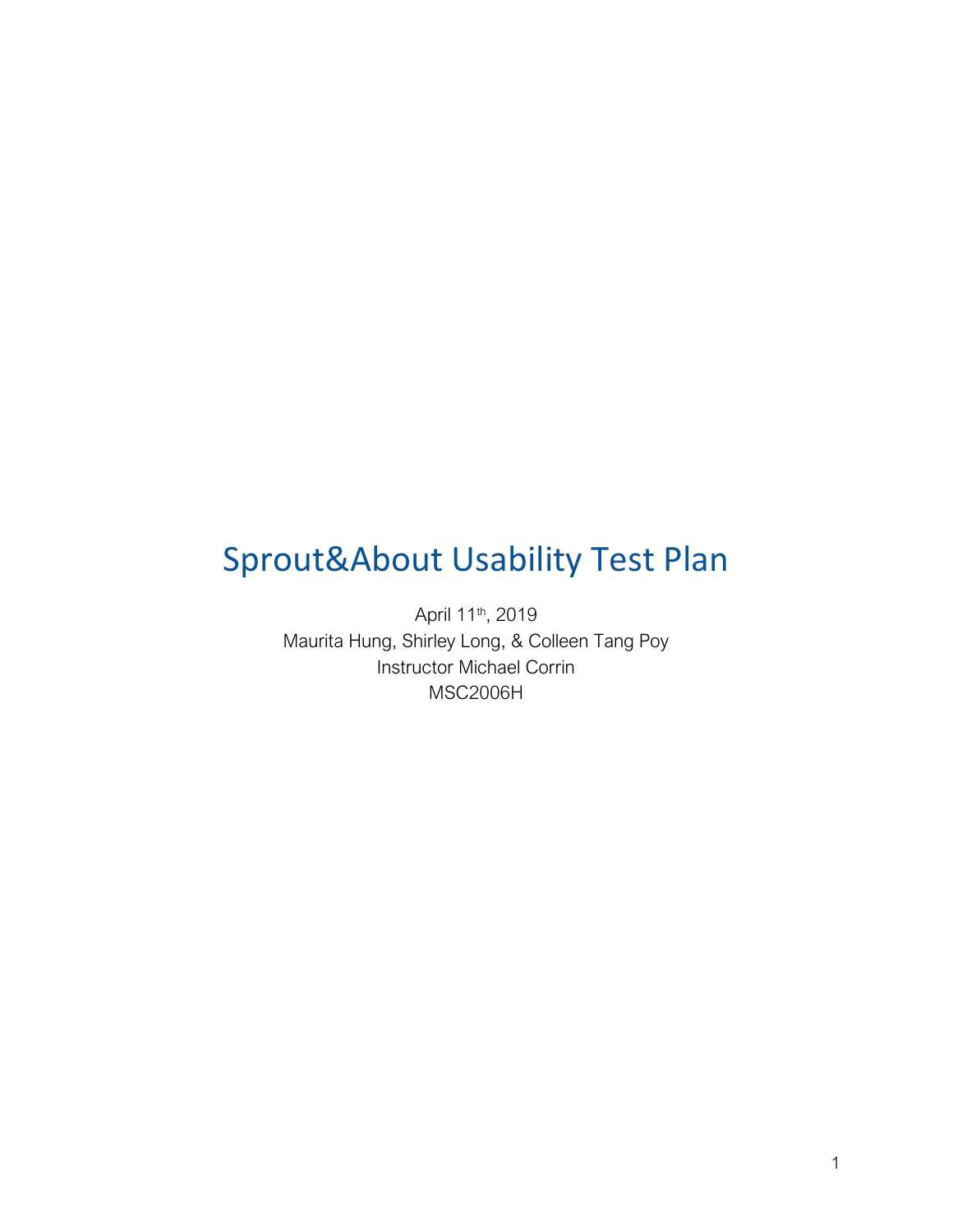### Purpose

Sprout&About is a mobile application that uses augmented reality (AR) and mobile technology to teach users about flora found in local nature park trails. Users walking within a Sprout&App-supported park can open their apps to scan 3D-printed "plant locators" that activate an augmented reality view of designated plants. The mobile app then relays information regarding that plant's life cycle and ecological significance. Users can save plants they scan into a virtual collection and share this information with friends through social media. Although currently only a prototype within the Department of Biomedical Communications (BMC) at the University of Toronto Mississauga (UTM), Sprout&About's short-term goals are to become a campus-wide mobile application that teaches students, faculty, and UTM visitors about the flora of the surrounding area. Eventually, Sprout&About hopes to adapt its technology for more widespread use at other institutions that want to spread ecological awareness of their local flora.

The goal of this usability test is to evaluate (i) the app navigation and app design, (ii) the augmented reality functionality, and (iii) whether the app is easy and enjoyable to use.

### Problem Statements

- Can users successfully use and interact with the augmented reality viewer?
- Can users use the map to locate available Sprout&About Plant Locators (3D printed pots with a glyph)?
- Can users understand the main navigation without additional instructions?
	- Can users find more information about the plants they have scanned?
	- Can users interact with friends in the app?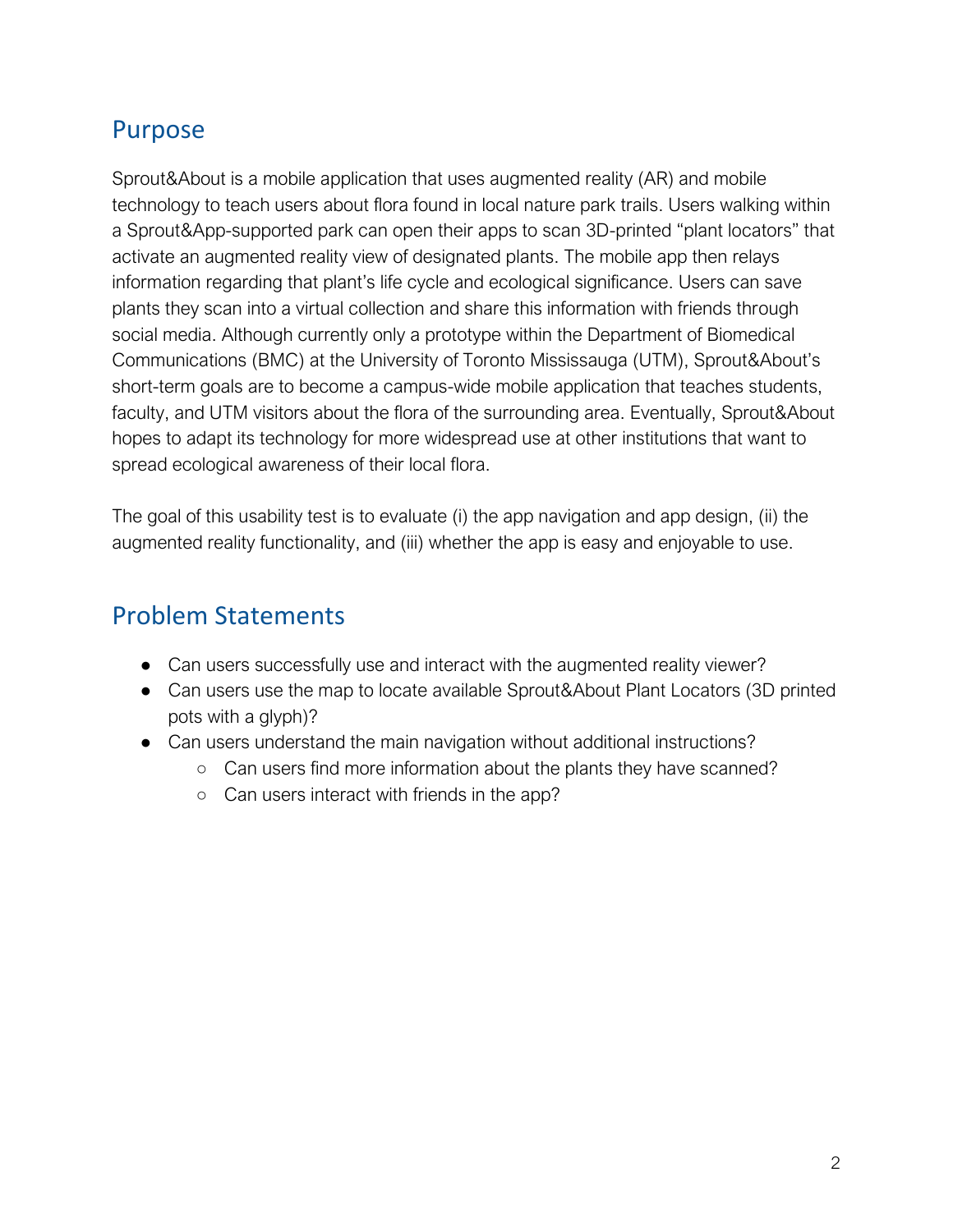### User Profiles

**STUDY BREAK SION** (Primary Persona) *"I wish I could learn more about the plants I pass by on my study breaks"*

#### Personality & Characteristics

- Nature lover
- Curious
- Enjoys going outside for study breaks
- Digital native (active mobile phone user)

#### User Goals

- Identify plants important to the UTM area
- Save the information about plants for future reference

Sion is an undergraduate Sociology student at UTM. She spends most of her time at school studying in the library by herself. When she needs a break, she likes to take walks along UTM campus trails. As a lover of nature, she often stops to admire the different flora she passes by—taking pictures of them so that she can look up more information about the plant when she gets back to campus. However, she finds that sometimes the plants are difficult to identify on her own, and the information provided by signage is not enough to satisfy her curiosity.

She wishes there was an easier way to identify, learn about, and save dynamic, up-to-date information about plants she comes across while casually walking around UTM.

#### **ACTIVE ADVENTURER AARON** (Secondary Persona) "*Gotta scan 'em all!"*

#### Personality & Characteristics

- Interested in "flashy" mobile technology (i.e. AR)
- **Social**
- Will actively search for opportunities to use the app
- Active social media user

#### User Goals

- Explore the UTM campus
- See AR models on his phone
- Connect with friends online and in real life





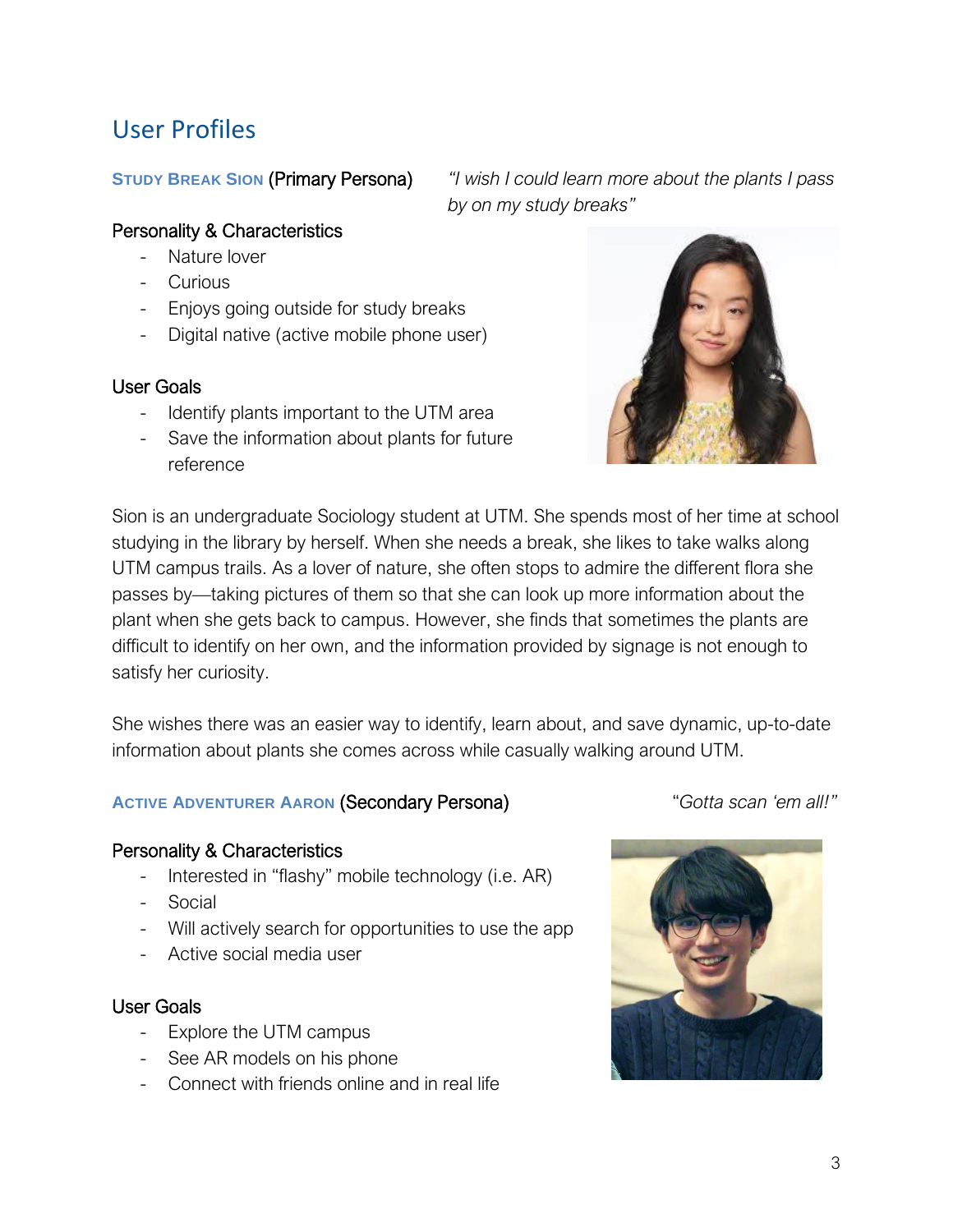Aaron is an undergraduate Biology student at UTM who is always interested in trying out the trendiest new technologies like AR. He already uses mobile applications like Pokémon Go, but would love to use an AR app specific to UTM campus that he can use with his friends.

He hopes to use Sprout&About to see environmentally relevant AR models, save them to his phone, and share with his friends on his Instagram account. He would also like to be able to use the app to contact his friends to go exploring with him.

### Methodology

A total of six participants will be recruited for the usability test; each of the two rounds of testing conducted will have three participants. Participants are considered eligible if they were a University of Toronto Mississauga student or staff member and own a personal mobile device.

All usability testing sessions will be held at the University of Toronto Mississauga at the Terrence Donnelly Health Sciences Complex on the third floor. Four people will be involved with each usability test: the participant, the moderator and two data loggers. The role of the moderator will involves reading the orientation script, reading the scripted tasks, beginning and stopping tasks, and answering questions from the participant. Data logger #1 will be responsible for transcribing what the participant says and recording qualitative information on the state of the participant (e.g. frustrated, annoyed, calm, amused, etc.). Data logger #2 will be responsible for recording the path to completion the user takes for each scripted task and timing each scripted task. Both data loggers will be recording their results within a logger form (see *Appendix B: Logger Form*) for each participant.

Prior to the usability testing session, the Android mobile phone (see *Test Environment and Equipment Requirements* for phone specifications) used will have Sprout&About V2.0 installed for the first round of testing and Sprout&About V2.1 for the second round of testing. Notifications (Whatsapp, Facebook messenger, etc.) will be turned off to remove visual elements unrelated to Sprout&About from appearing on the phone screen during testing; it will also be set on silent mode. The testing environment will be arranged and equipped as described in the *Test Environment and Equipment Requirements* section (see Figure 1).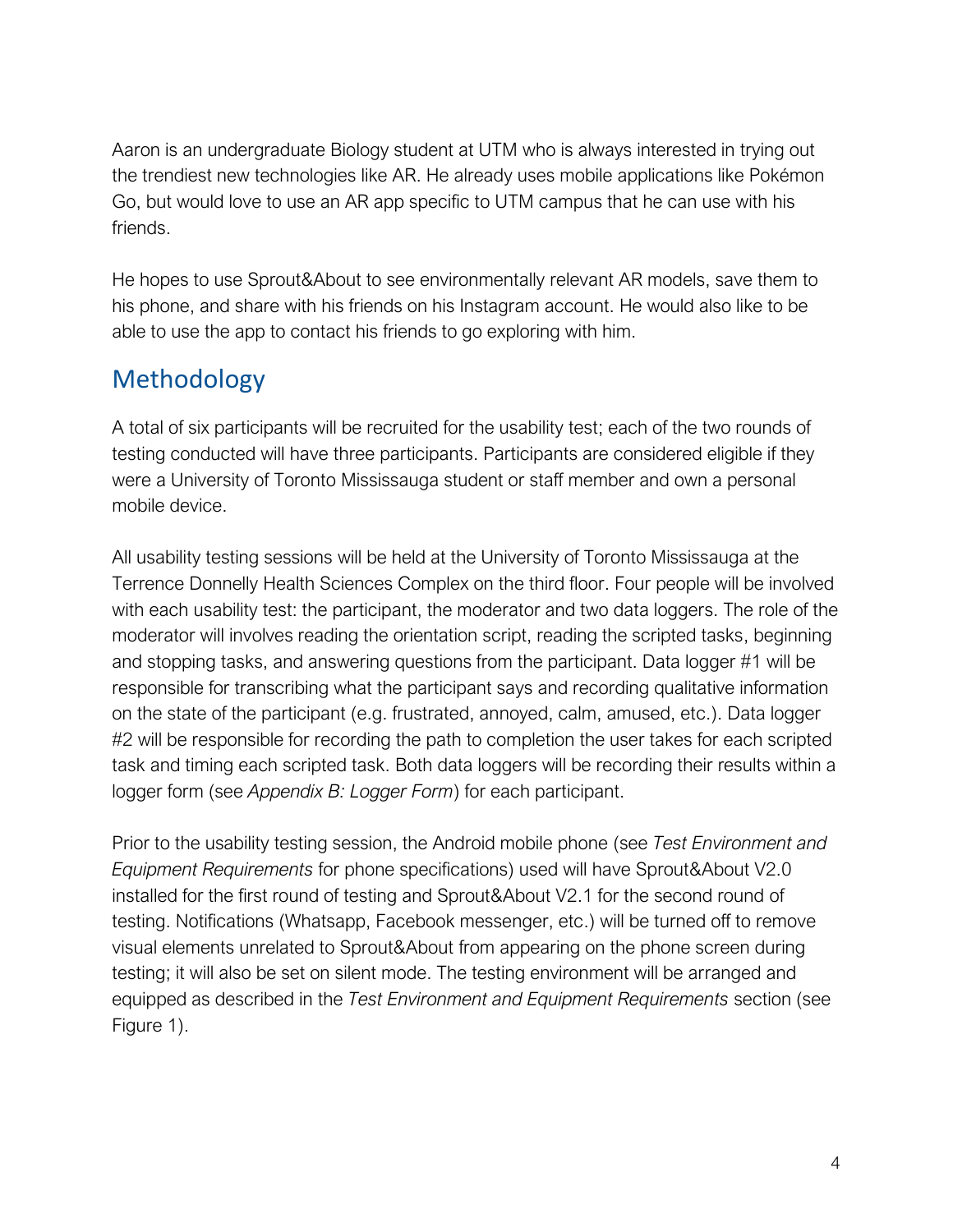#### Round 1 of Testing

For the first round of testing, the usability test will begin with the participant sitting in HSC 328. Participants will remain in the starting room until moderator has finished reading through the orientation script and has received oral consent to proceed with the test. During the usability test, participants will be asked to speak aloud their thought process, as well as have the freedom to explore the 3rd floor of the building however they wish to complete tasks. The moderator will read aloud the first scripted task and then hand the participant the phone to complete the task. The task will end if (a) the participant verbally confirms with the moderator that they think they have completed the task or (b) the moderator ends the task due to the participant spending the maximum allotted time for that specific time. The moderator will then instruct the participant to stop interacting with the phone and wait to listen to the next scripted task. This sequence repeats for all the tasks outlined in the *Task List* section. After all the scripted tasks have been completed, the participant will then be asked to provide general feedback on their experience using Sprout&About as well as any questions, comments, and suggestions they may have.

#### Round 2 of Testing

After four days, Sprout&About2.1 will be used for the second round of testing with the remaining three participants. The changes implemented to Sprout&About V2.0 to create Sprout&About V2.1 for this round of usability testing is detailed in *Appendix C: Changes to Sprout&About V2.0 for Sprout&About V2.1.* The usability test will begin with the participant sitting in HSC 316 and the rest of the methodology will follow as per the *Round 1 of Testing* above.

#### Data Analysis

Quantitative results—such as the number of completed vs. uncompleted tasks—will be graphed for analysis, whereas individual's time for completion of each task will be reported as raw data per participant but not used outside of helping the moderator determine a failure state during testing. Qualitative data (pathway to completion, user states) will be collected and deviation from ideal paths as well as key theme analysis will be employed.

### Test Environment and Equipment Requirements

Usability testing will take place in the department of Biomedical Communications in the Terrence Donnelly Health Sciences Complex. The user will begin in HSC 328 for the first round of testing and in HSC 316 for the second round of testing. They will be required to remain in their respective rooms until the usability test begins. The moderator will remain to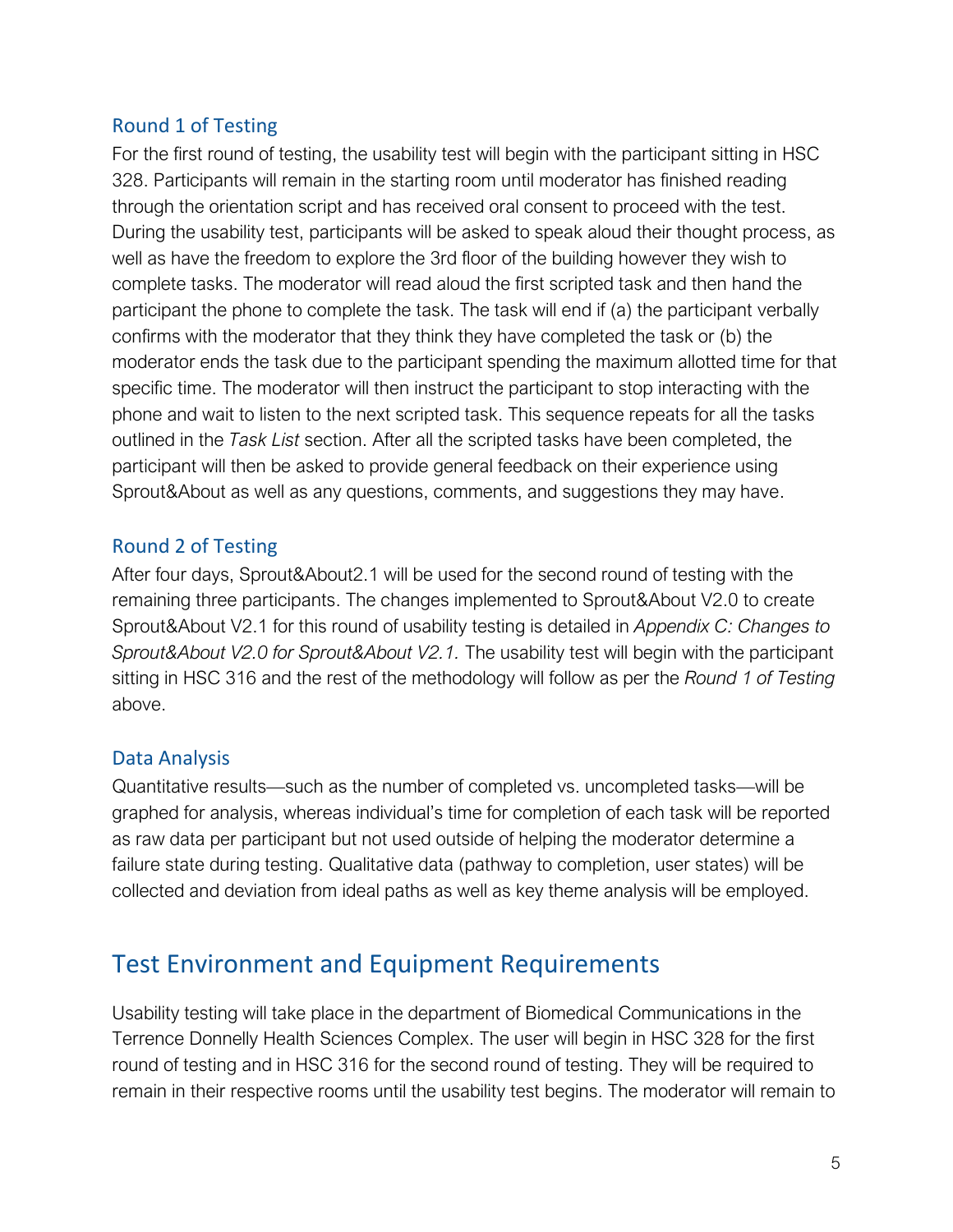the left of the user and follow them as they move towards the Plant Locators. Data loggers will always remain behind the user as they complete each task.

The plant pot locator will be positioned at the end of the hallway, in front of the entrance to the bridge to the Davis building. It will be placed on top of a chair.



Figure 1: Testing setup. Users (U) in the first round of testing will begin in HSC328 (1a). Users in the second round of testing will begin in HSC316 (1b). Moderator (M) and data logger 2 (D2) stand near to the user during testing, while data logger 1 (D1) will stand slightly further back. Users will begin in the starting room (1a or 1b) and may move towards location 2 (entrance to bridge of Davis building) to complete task two (see *Task List*); in this case, the rest of the usability test will continue at location 2.

#### Equipment Requirements

- Mobile phone with Sprout&About V2.0 (testing round one) or V2.1 (testing round two) installed.
	- phone specifications: Android LG G5 Pro (4 Gb RAM, 16MP camera, display resolution of 1440 x 2560 pixels)
- Five chairs: one for each of the people involved in the usability test and one for the plant locator
- Two 10'' iPadPros and Generation 1 Apple Pens for data loggers to record
- One 3D printed Sprout&About plant locators with a glyph corresponding to the White Trillium
- 1'' x 2'' version of White Trillium Glyph on printer paper
- Stopwatch timer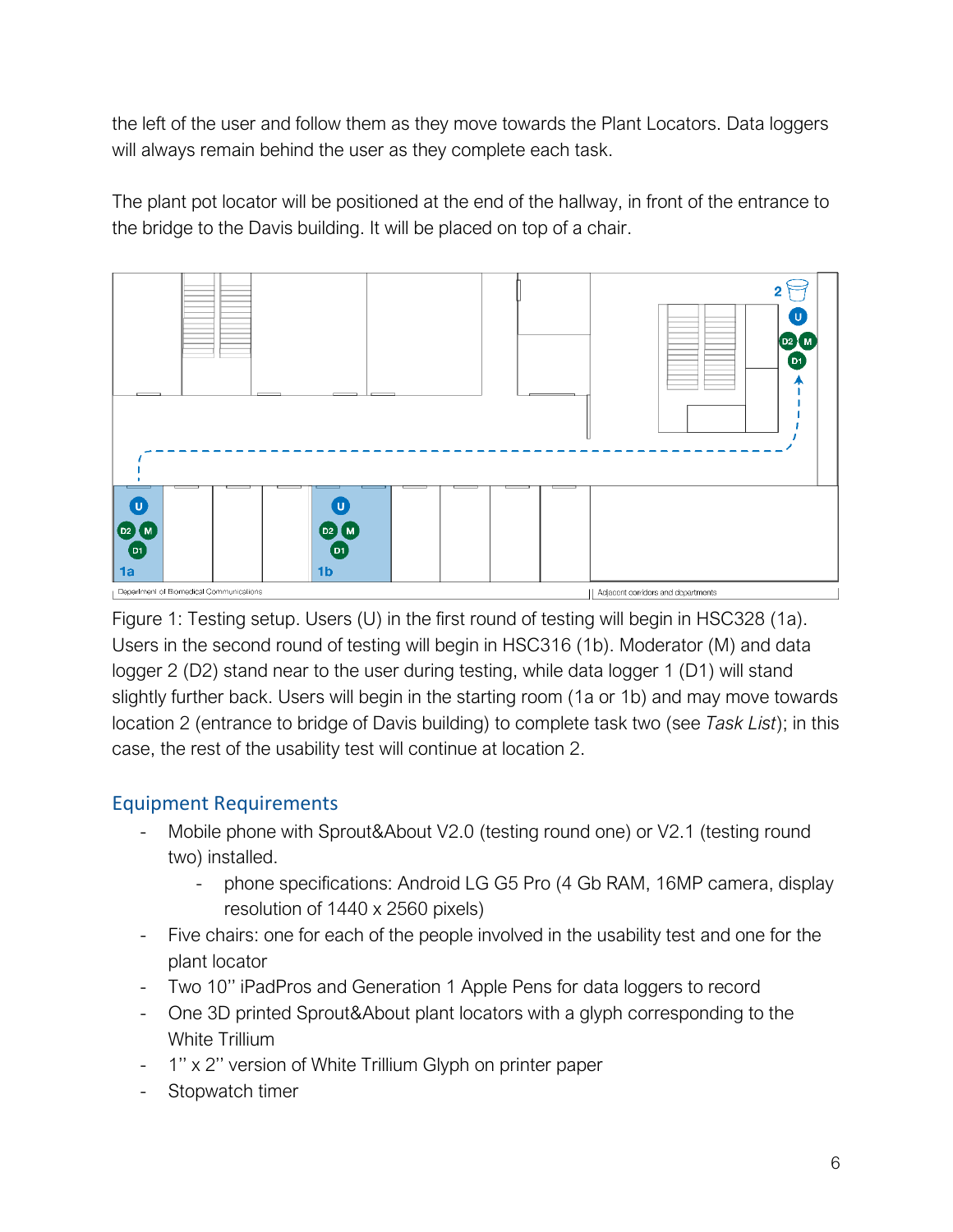### Testing Crew

- 1. Moderator: They will be responsible for leading the testing session; they will guide the user through the session by reading from a provided script throughout the test (Appendix A). The moderator may also stop the participant from performing tasks if they deem it necessary. The moderator should have a calm and friendly demeanour, and not provide more information prior to testing than what's indicated in the protocol. The moderator may answer questions once testing has been completed; during each scripted task, the moderator cannot provide any further instructions besides repeating the task.
- 2. Data logger #1: They will be responsible for transcribing what the participant say as he/she is completing the task (i.e. their thought process) and recording other qualitative measurements as mentioned in the methodology.
- 3. Data logger #2: They will be responsible for recording the pathway the user takes to completion for each task (number of taps/clicks that the user makes will be inferred from this data post usability testing). They will also be responsible for starting and stopping the timer and recording time measurements for each task throughout the testing process.

### Evaluation Measures

For each task in this usability test, there will be two main criteria for success:

- 1. Reaching a certain endpoint within the application (e.g. getting to a specific page, clicking the required button, etc.):
	- a. Success: User has completed all objectives within a task.
	- b. Partial success: Completing a minimum of one subobjective or taking an unideal path to completion for specific tasks (\*ideal paths outlined within results).
	- c. Failure: User has failed all objectives within a task.
- 2. Time for task completion, measured from the time the user begins the task to the time when the task ends (see the Methodology section for the definition of task ending):
	- a. Success: User has completed task within specific time limitation.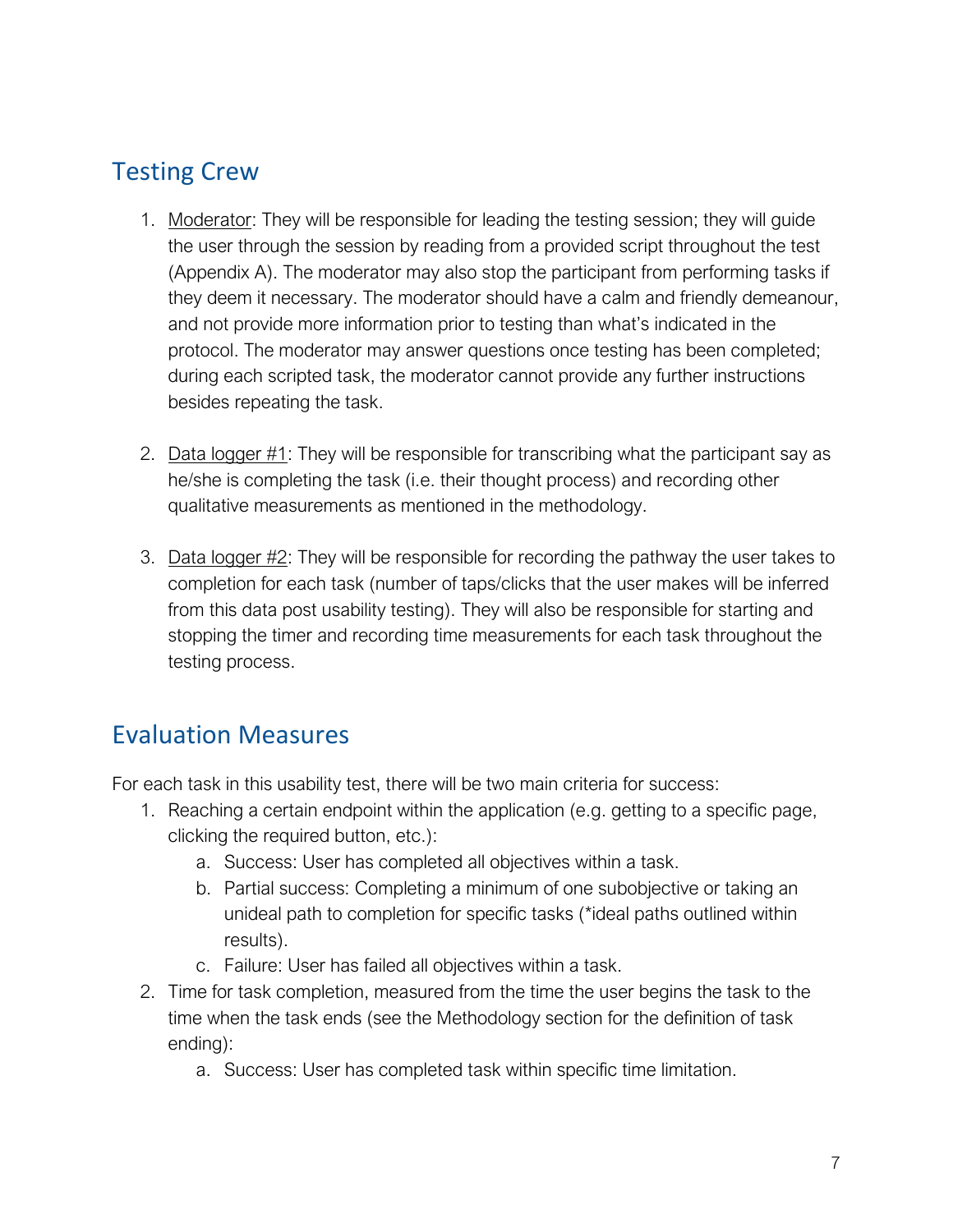b. Failure: User has exceeded allotted time, and task is considered a failure regardless of whether above objectives have been met.

Depending on the task in question, the specifics of each criterion vary. Please see *Task List* section for a detailed list of criteria for each task.

#### **Constraints**

- For certain tasks, users will operate within a time limit.
- Users will not be allowed to search the internet for any answers.
- Users will not be allowed to search the computer for any help documentation.
- Users will not be allowed to ask the moderator, data logger, or any member of the testing crew for assistance in understanding the application. Crew members may clarify questions regarding instructions and tasks, providing they do not reveal how to perform an action to the user.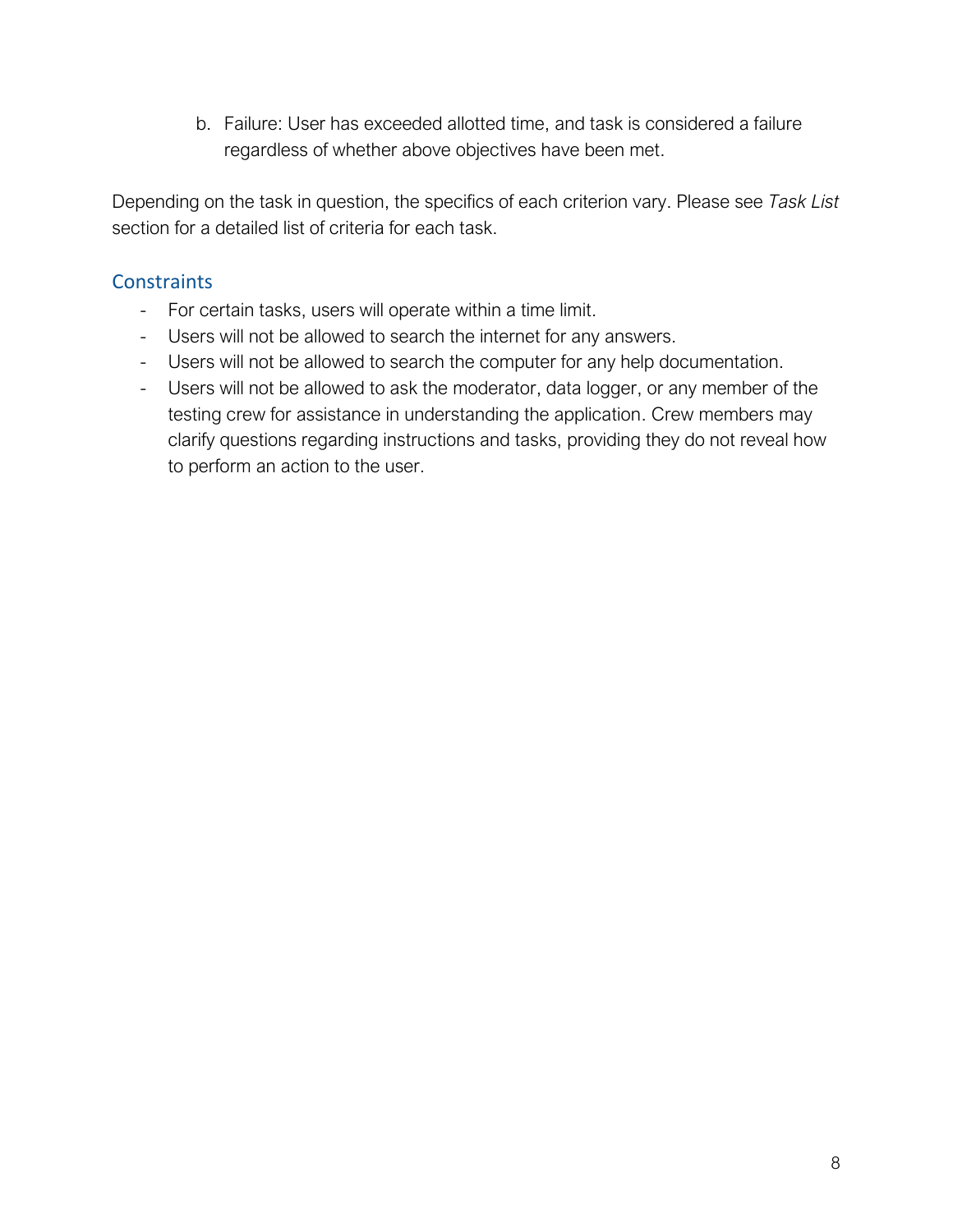### Task List

Can users understand the main navigation without additional instructions?

Task 1 Completing the tutorial screens. Start state App: First screen of tutorial User: Standing at the room entrance

#### Conditions for success

- User successfully completes the tutorial and lands on the home screen.
- User completes the tutorial in under two minutes.

#### Starting and ending screens



#### **Script**

You have just downloaded and logged into Sprout&About via social media. Begin by completing the tutorial, and verbally confirm when you are finished. Please let us know if you have any questions after completing the tutorial.

#### Post-task completion

Now that you have finished the tutorial, what do you think the goal of this app is and how can you achieve this?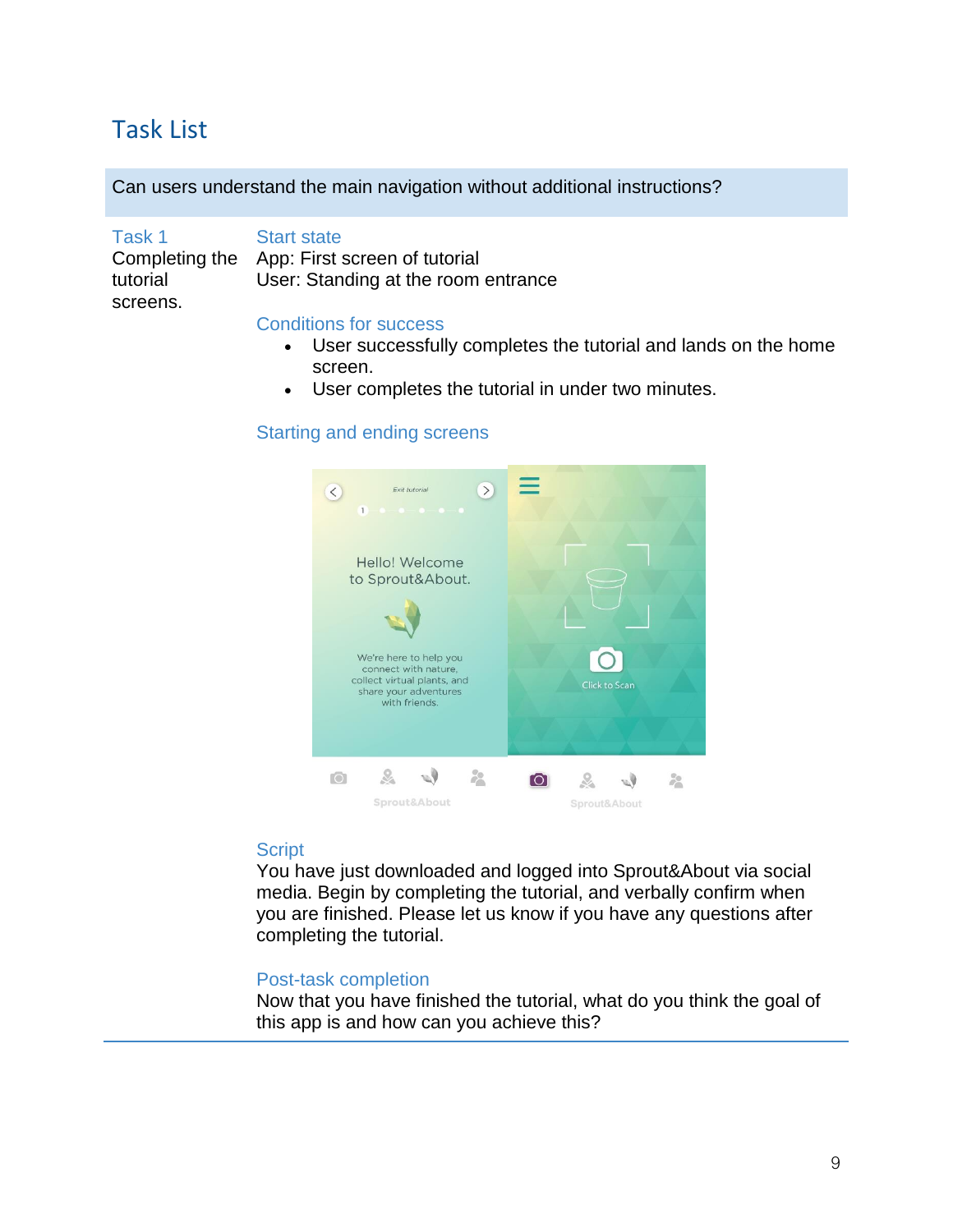Can users use the map to locate available Sprout&About Plant Locators (3D printed pots)? Can users successfully use and interact with the augmented reality viewer and 3D AR?

#### Task 2

 $\overline{a}$ 

Locating plant pots with the map function and triggering the 3D AR models to appear

#### Start state

App: Home screen (Scan Mode) User: Standing at room entrance

#### Conditions for success

- User successfully navigates to Map Mode and identifies where plant locators are in relation to themselves.
- Using map mode, user physically navigates to a plant locator.
- User positions device into the correct orientation and trigger the AR 3D model to appear<sup>1</sup>.
- User completes task within five minutes.



#### Starting and ending screens

#### **Script**

Using the app, locate a plant that is near you right now and add it to your collection.

<sup>&</sup>lt;sup>1</sup> \*Due to the phone camera quality, a larger version of the glyph is provided to users if the participant cannot trigger the AR model within a minute of scanning the glyph.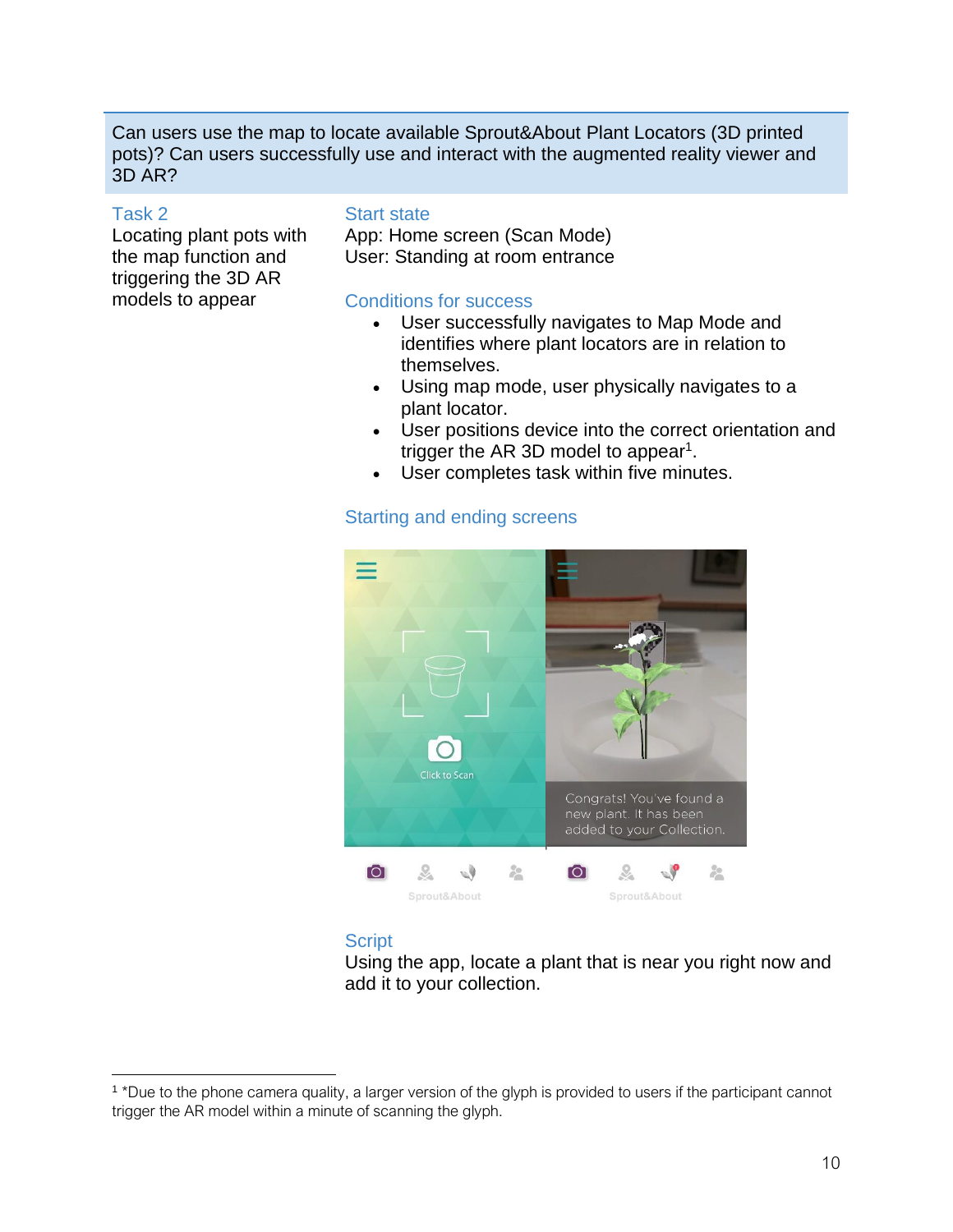#### Can users find further information about plants they've scanned?

#### Task 3

Finding plant information

#### Start state:

App: Camera mode (from previous task) User: Standing in front of one of the plant pot locators

#### Conditions for success

- User navigates to the plant list information page and find additional information on white trilliums
- User completes the task within two minutes.

#### Starting and ending screens



#### **Script**

You have successfully scanned a plant model and you want to find out more information about its ecological significance. Please tell us the ecological significance of the plant you have just scanned.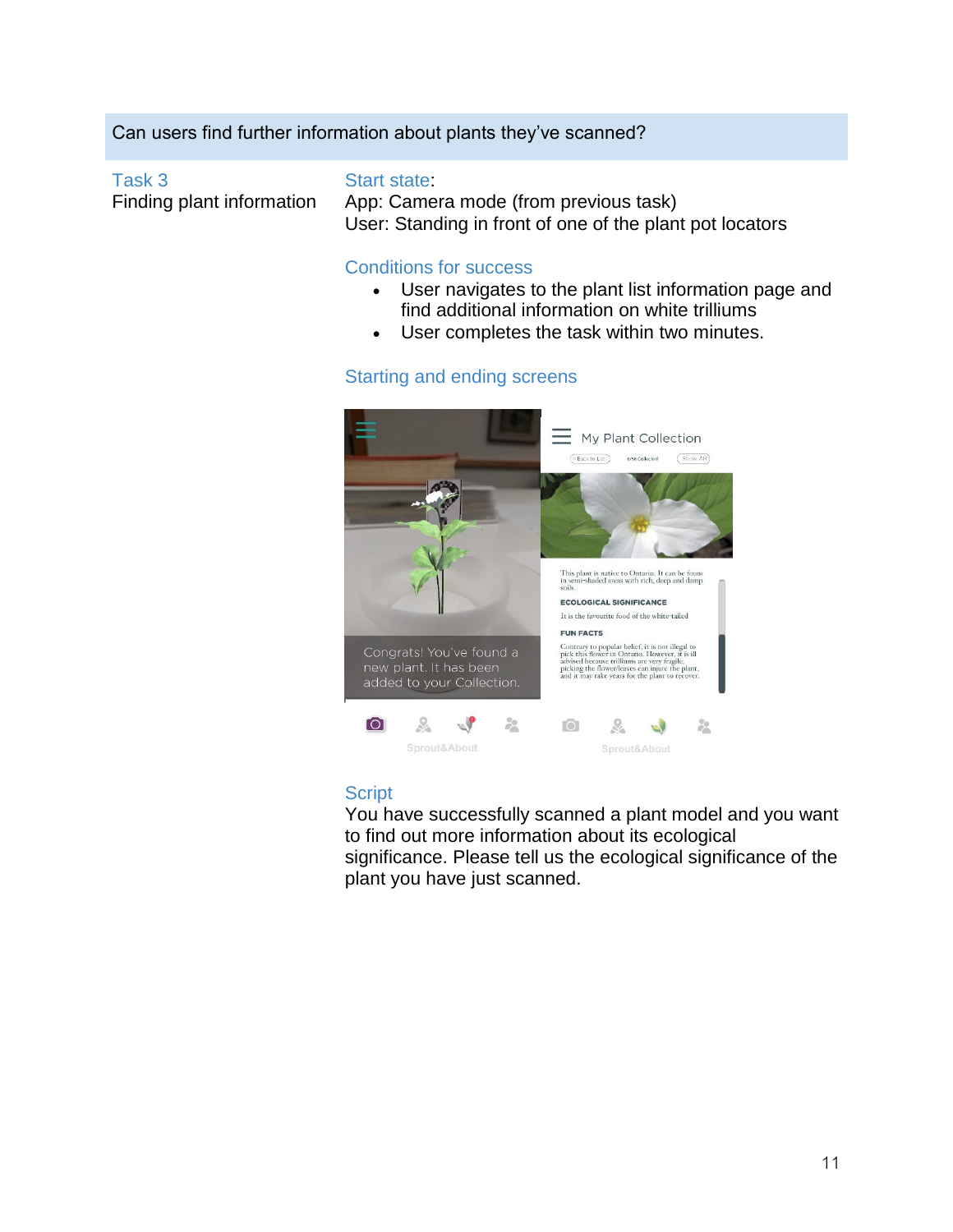#### Can users interact with friends in the app?

Task 4

friends

#### Start state:

Using the app to interact with App: Plant information page for white trilliums (from previous task) User: Standing in front of one of the plant pot locators

#### Conditions for success

- User navigates to Friend Mode and successfully sends a notification to Maurita Hung
- User completes task within two minutes.

#### Starting and ending screens



#### **Script**

You would like to take a break from working for 10 hours straight at BMC. Use the app to ask Maurita Hung to explore the UTM trails and learn about the surrounding flora with you.

| Task 5<br>Share a plant<br>on their social<br>media | <b>Start state</b><br>App: Friends screen (from previous task)<br>User: Standing in front of plant pot locator.                                                                                                                                 |
|-----------------------------------------------------|-------------------------------------------------------------------------------------------------------------------------------------------------------------------------------------------------------------------------------------------------|
|                                                     | <b>Conditions for success</b><br>• User attempts to clicks the social sharing button (the button is<br>currently not functional so the user does not actually have to<br>share it to social media).<br>• User completes task within one minute. |

#### Starting and ending screens

٦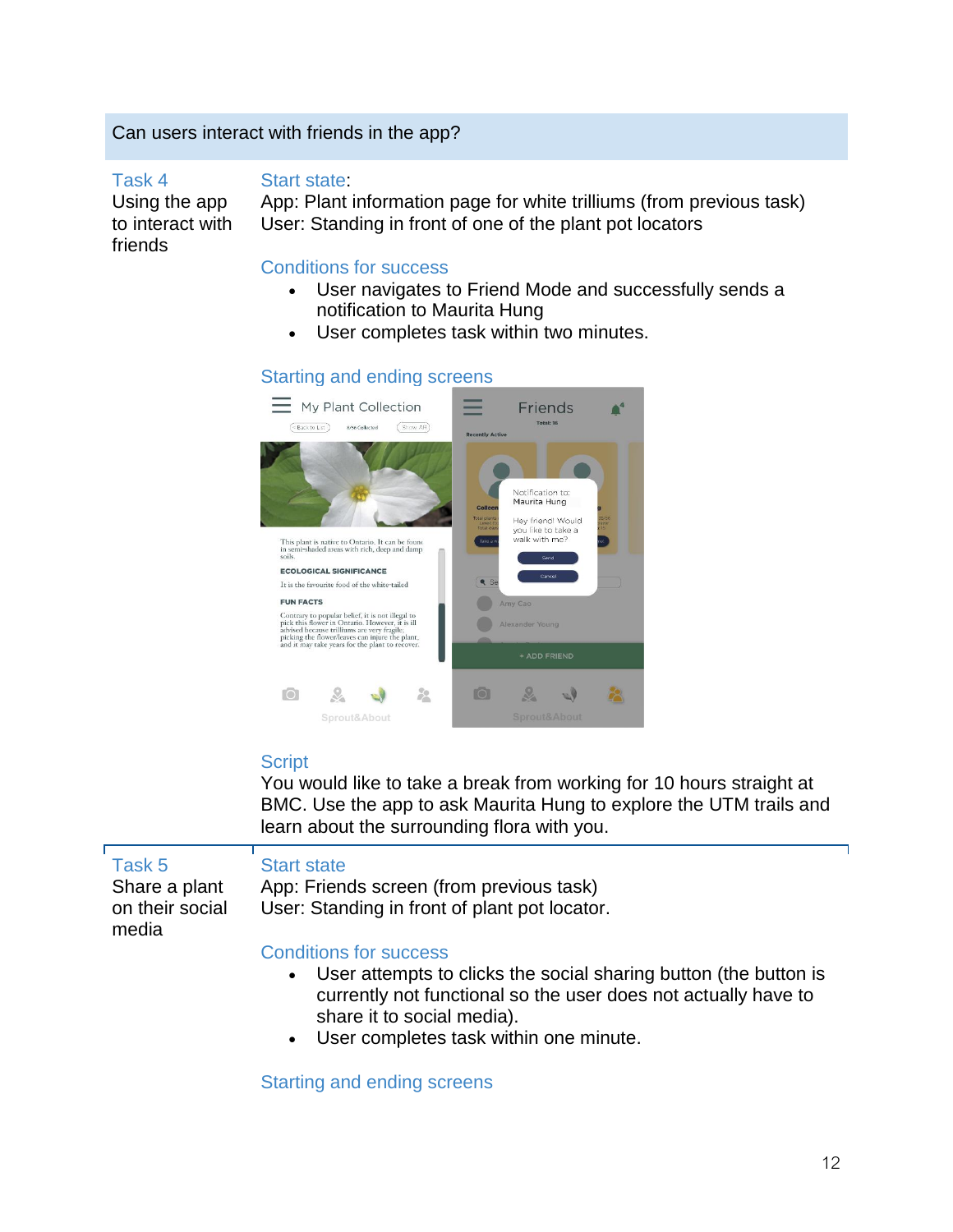

#### **Script**

Now that you have collected some plants, you want to share them with your friends. Please attempt to share the garlic mustard onto your social media page.

### **Results**

The first round of usability tests was conducted on Mar. 28, 2019 and the second round of usability tests was conducted on Apr. 1, 2019 at the Biomedical Communications Department at the University of Toronto Mississauga. Six participants were recruited to test Sprout&About.

Details of individual performance and the data log form can be found under *Appendix D: Raw Data*.

| <b>Task Status</b>     | Round 1<br>$(N=3)$ | Round 2<br>$(N = 3)$ | Average (N=6; round 1<br>$+$ round 2) |
|------------------------|--------------------|----------------------|---------------------------------------|
| <b>Success</b>         | $2/3 = 67\%$       | $2/3 = 67\%$         | $4/6 = 67\%$                          |
| <b>Partial Success</b> | $1/3 = 33\%$       | $1/3 = 33\%$         | $1/3 = 33\%$                          |
| Failure                | $0/3 = 0\%$        | $0/3 = 0\%$          | $0/3 = 0\%$                           |

#### *Task 1*

#### Key User Themes

- Participants read most of the text on the tutorial screens
- Participants immediately try to swipe to navigate
- Participants tried to click icons in the tutorial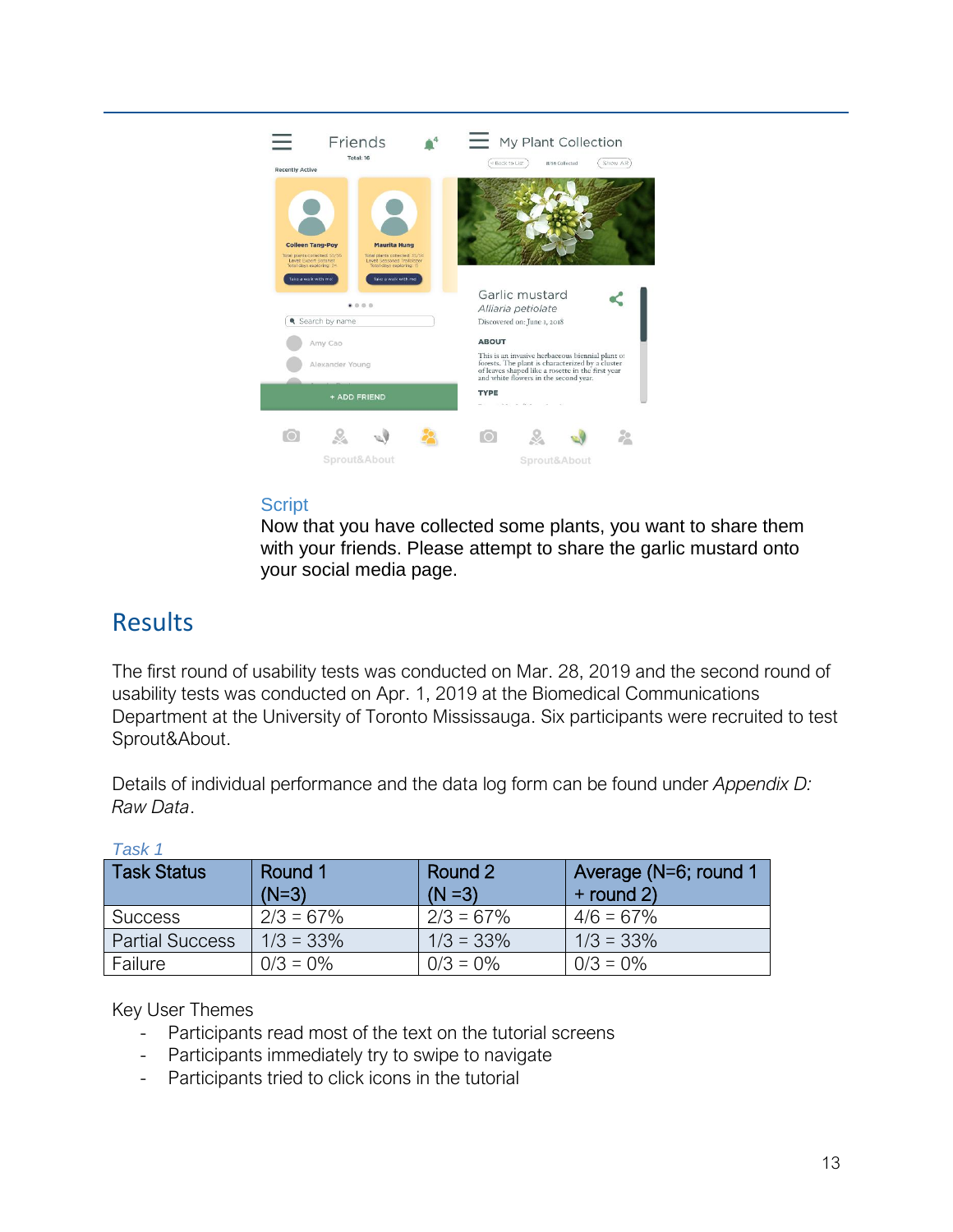- Participants try to swipe to exit the tutorial before clicking the exit tutorial button, or do not exit tutorial at all
- One participant thought that the goal of the app was to scan real plants

| Task 2                 |              |              |                       |  |  |
|------------------------|--------------|--------------|-----------------------|--|--|
| <b>Task Status</b>     | Round 1      | Round 2      | Average (N=6; round 1 |  |  |
|                        | $(N=3)$      | $(N = 3)$    | $+$ round 2)          |  |  |
| <b>Success</b>         | $0/3 = 0\%$  | $0/3 = 0\%$  | $0/6 = 0\%$           |  |  |
| <b>Partial Success</b> | $2/3 = 67\%$ | $1/3 = 33\%$ | $3/6 = 50\%$          |  |  |
| Failure                | $1/3 = 33\%$ | $2/3 = 67\%$ | $3/6 = 50\%$          |  |  |

### Participants (User) Path to Completion

|                   | Step 1            | Step 2               | Step 3               | Step 4            | Step 5           | Step 6    | Step 7           |
|-------------------|-------------------|----------------------|----------------------|-------------------|------------------|-----------|------------------|
| <b>Ideal</b>      | <b>To Map</b>     | <b>To Camera</b>     |                      |                   |                  |           |                  |
| User1             | To Camera         | Hamburger            | To Map               | To Camera         |                  |           |                  |
|                   |                   | menu                 |                      |                   |                  |           |                  |
| User <sub>2</sub> | To Camera         | <b>To Plant List</b> | To Camera            |                   |                  |           |                  |
| User <sub>3</sub> | To Map            | <b>To Plant List</b> | To Map               | <b>To Friends</b> | <b>To Camera</b> | To Map    | <b>To Camera</b> |
| User4             | <b>To Camera</b>  |                      |                      |                   |                  |           |                  |
| User <sub>5</sub> | To Camera         | Hamburger            | To Camera            |                   |                  |           |                  |
|                   |                   | menu                 |                      |                   |                  |           |                  |
| User <sub>6</sub> | <b>To Camera</b>  | To Map               | <b>To Plant List</b> | <b>To Camera</b>  | **To Map         | To Camera |                  |
|                   | <i>*Deviation</i> | *According to        |                      |                   |                  |           |                  |
|                   | from ideal        | ideal path           |                      |                   |                  |           |                  |
|                   | path              |                      |                      |                   |                  |           |                  |

\*\*\*Toggled between camera and map as they navigated with the map

Key User Themes

- Participants start the camera first
- Participants often try to scan real life plants
- Participants have difficulty triggering the AR model using the small glyph; participants express some frustration of not having the model immediately appearing, or receiving more feedback about how they should trigger the model

| Task 3                 |                    |                      |                                       |  |  |
|------------------------|--------------------|----------------------|---------------------------------------|--|--|
| <b>Task Status</b>     | Round 1<br>$(N=3)$ | Round 2<br>$(N = 3)$ | Average (N=6; round 1<br>$+$ round 2) |  |  |
| <b>Success</b>         | $2/3 = 67\%$       | $3/3 = 100\%$        | $5/6 = 83%$                           |  |  |
| <b>Partial Success</b> | $1/3 = 33\%$       | $0/3 = 0\%$          | $1/6 = 17\%$                          |  |  |
| Failure                | $0/3 = 0\%$        | $0/3 = 0\%$          | $0/6 = 0\%$                           |  |  |

#### Participants (User) Path to Completion

|                   | Step 1               | Step 2                   | Step 3        |
|-------------------|----------------------|--------------------------|---------------|
| <b>Ideal</b>      | <b>To Plant List</b> | <b>To White Trillium</b> | <b>Scroll</b> |
| User1             | To Plant List        | To White Trillium        | Scroll        |
| User2             | To Plant List        | To White Clover          | Scroll        |
| User <sub>3</sub> | To Plant List        | To White Trillium        | Scroll        |
| User4             | To Plant List        | To White Trillium        | Scroll        |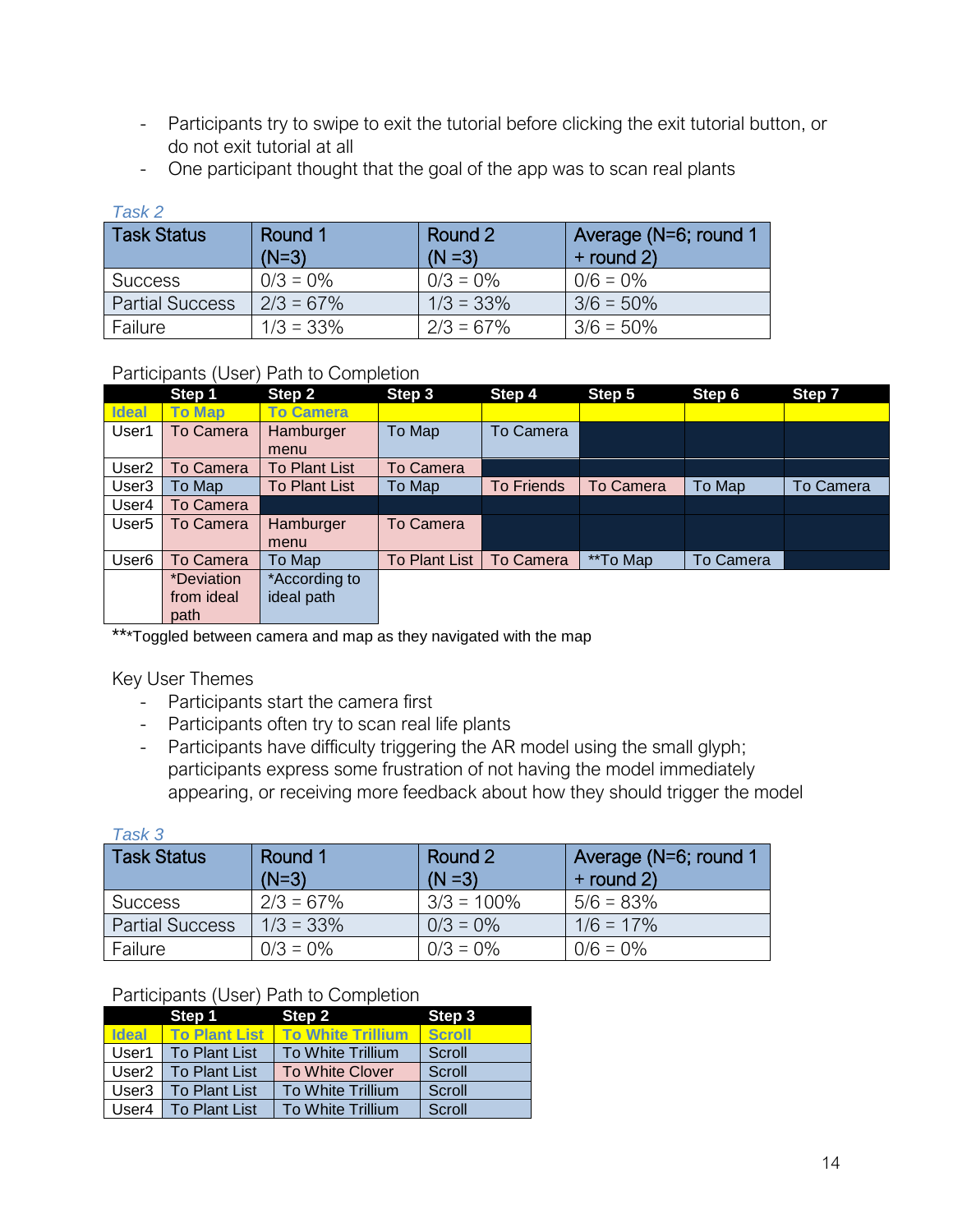|                   | User <sub>5</sub>   To Plant List | To White Trillium | Scroll |
|-------------------|-----------------------------------|-------------------|--------|
| User <sub>6</sub> | To Plant List                     | To White Trillium | Scroll |
|                   | <i>*Deviation</i>                 | *According to     |        |
|                   | from ideal                        | ideal path        |        |
|                   | path                              |                   |        |

Key User Themes

- Participants notice the notification icon on the list icon
- Participants interpret the green highlight on the plant entry as an indication of the newest entry related to the recent scan
- Participants intuitively scroll through the plant information

#### *Task 4*

| <b>Task Status</b>     | Round 1<br>$(N=3)$ | Round 2<br>$(N = 3)$ | Average (N=6; round 1<br>$+$ round 2) |
|------------------------|--------------------|----------------------|---------------------------------------|
| <b>Success</b>         | $3/3 = 100\%$      | $2/3 = 67\%$         | $5/6 = 83\%$                          |
| <b>Partial Success</b> | $0/3 = 0\%$        | $1/3 = 33\%$         | $1/6 = 17\%$                          |
| Failure                | $0/3 = 0\%$        | $0/3 = 0\%$          | $0/6 = 0\%$                           |

#### Participants (User) Path to Completion

|                   | Step 1            | Step 2                           | Step 3            | Step 4                    | Step 5 |
|-------------------|-------------------|----------------------------------|-------------------|---------------------------|--------|
| <b>Ideal</b>      | <b>To Friends</b> | <b>Click Take a Walk With Me</b> | <b>Click send</b> |                           |        |
|                   |                   | on Maurita Hung's card           |                   |                           |        |
| User1             | <b>To Friends</b> | Click Take a Walk With Me        | Send              |                           |        |
|                   |                   | on Maurita Hung's card           |                   |                           |        |
| User <sub>2</sub> | <b>To Friends</b> | Click Take a Walk With Me        | Send              |                           |        |
|                   |                   | on Maurita Hung's card           |                   |                           |        |
| User <sub>3</sub> | <b>To Friends</b> | Click Take a Walk With Me        | Send              |                           |        |
|                   |                   | on Maurita Hung's card           |                   |                           |        |
| User4             | To Map            | <b>To Plant List</b>             | <b>To Friends</b> | Click Take a Walk With Me | Send   |
|                   |                   |                                  |                   | on Maurita Hung's card    |        |
| User <sub>5</sub> | <b>To Friends</b> | Click Take a Walk With Me        | Send              |                           |        |
|                   |                   | on Maurita Hung's card           |                   |                           |        |
| User <sub>6</sub> | <b>To Friends</b> | Click Take a Walk With Me        | Click send        |                           |        |
|                   |                   | on Maurita Hung's card *         |                   |                           |        |
|                   |                   | (Clicked Maurita Hung's          |                   |                           |        |
|                   |                   | card first)                      |                   |                           |        |
|                   | *Deviation        | *According to ideal path         |                   |                           |        |
|                   | from ideal        |                                  |                   |                           |        |
|                   | path              |                                  |                   |                           |        |

Key User Themes

- Participants mostly go straight to the Friend Mode of the app
- Participants express that the app design makes this a straightforward task
- Participants express that they expected this section of the app to also be a place to share things with others

*Task 5*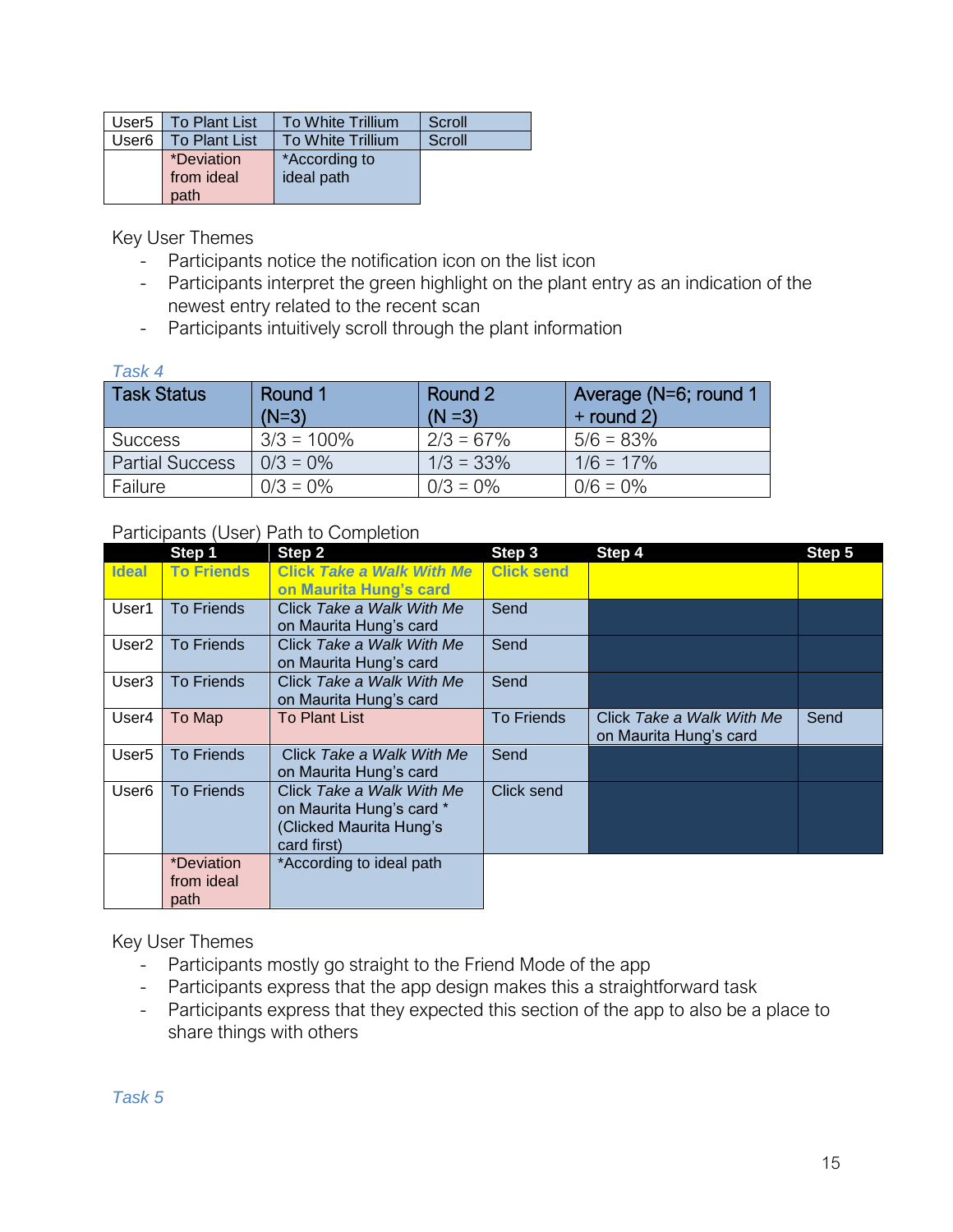| <b>Task Status</b>     | Round 1<br>$(N=3)$ | Round 2<br>$(N = 3)$ | Average (N=6; round 1<br>$+$ round 2 / 2) |
|------------------------|--------------------|----------------------|-------------------------------------------|
| <b>Success</b>         | $3/3 = 100\%$      | $3/3 = 100\%$        | $6/6 = 100\%$                             |
| <b>Partial Success</b> | $0/3 = 0\%$        | $0/3 = 0\%$          | $0/6 = 0\%$                               |
| Failure                | $0/3 = 0\%$        | $0/3 = 0\%$          | $0/6 = 0\%$                               |

Key User Themes

- Participants express that the sharing button explicit and intuitive
- Participants complete this task relatively quickly

| <u>l alucipalits (OSEI) Latif to Completion</u> |                      |                          |                     |
|-------------------------------------------------|----------------------|--------------------------|---------------------|
|                                                 | Step 1               | Step 2                   | Step 3              |
| <b>Ideal</b>                                    | <b>To Plant List</b> | <b>To Garlic Mustard</b> | <b>Share Button</b> |
| User1                                           | <b>To Plant List</b> | <b>To Garlic Mustard</b> | <b>Share Button</b> |
| User <sub>2</sub>                               | <b>To Plant List</b> | <b>To Garlic Mustard</b> | <b>Share Button</b> |
| User <sub>3</sub>                               | <b>To Plant List</b> | <b>To Garlic Mustard</b> | <b>Share Button</b> |
| User <sub>4</sub>                               | <b>To Plant List</b> | <b>To Garlic Mustard</b> | <b>Share Button</b> |
| User <sub>5</sub>                               | <b>To Plant List</b> | <b>To Garlic Mustard</b> | <b>Share Button</b> |
| User <sub>6</sub>                               | <b>To Plant List</b> | <b>To Garlic Mustard</b> | <b>Share Button</b> |
|                                                 | *Deviation from      | *According to ideal      |                     |
|                                                 | ideal path           | path                     |                     |

Participants (User) Path to Completion



*Figure 2 A bar graph comparing task performance between round one usability test participants to round two usability test participants. N = 3 each for round one and round two of tests..*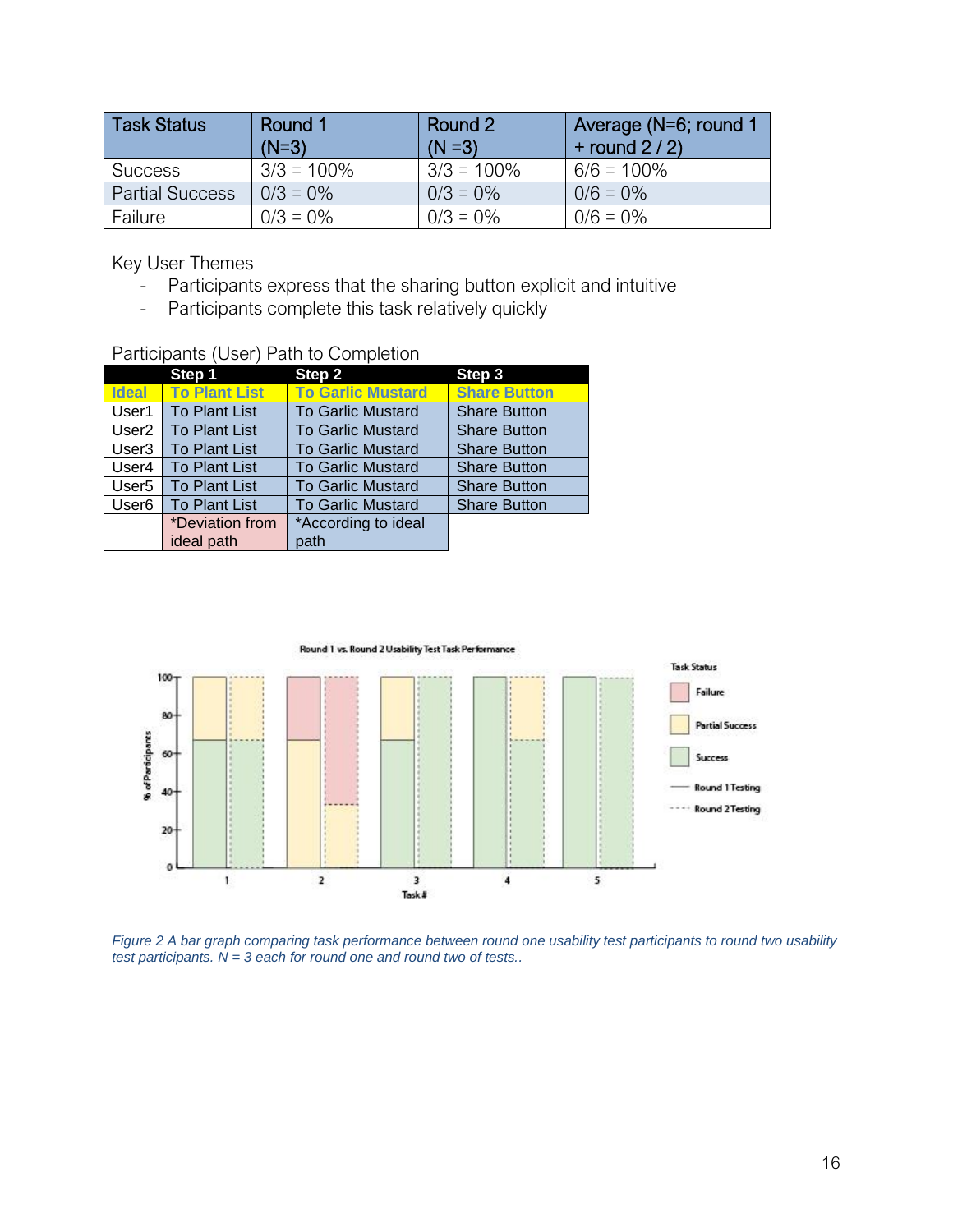

*Figure 3 A bar graph displaying the proportion of the total participants (i.e. both round one and round two participants) who failed, partially succeeded, and succeeded at completing each task in the usability test; N = 6.*

### **Discussion**

Due to the small sample size for each round of usability testing, the empirical changes in performance alone between round one and round two of testing may not necessarily reflect the effect of the changes to the UI implemented between testing and must be interpreted in combination with the qualitative information collected. As such, average usability test task performance is more indicative empirically of the usability of this version of Sprout&About.

The first subtask of task 1 seeks to determine whether the UI of the on-boarding tutorial is intuitive to navigate. During round one of testing, participants alternated between using the forward and back buttons as well as the swipe functionality to navigate the tutorial screens. Though, when participants reached the last screen, most tried using the forward button to exit the tutorial or did not exit the tutorial at all. Subsequently, the buttons were removed for round two of testing to encourage participants to use the *Exit Tutorial* button instead. During round two of testing, participants still understood they could swipe through the tutorial without additional instruction, suggesting that the swipe navigation is intuitive to use. However, participants tried swiping forward to exit the tutorial before they used the *Exit Tutorial* button, or verbally confirmed with the moderator without exiting the tutorial. Thus, we believe the data shows that exiting the tutorial is not intuitive to users.

Furthermore, all participants tried clicking on the main menu buttons expecting that they would be clickable even though they are not in the tutorial; this suggests that the tutorial design indicates pliancy where there is none. While this did not impact user performance,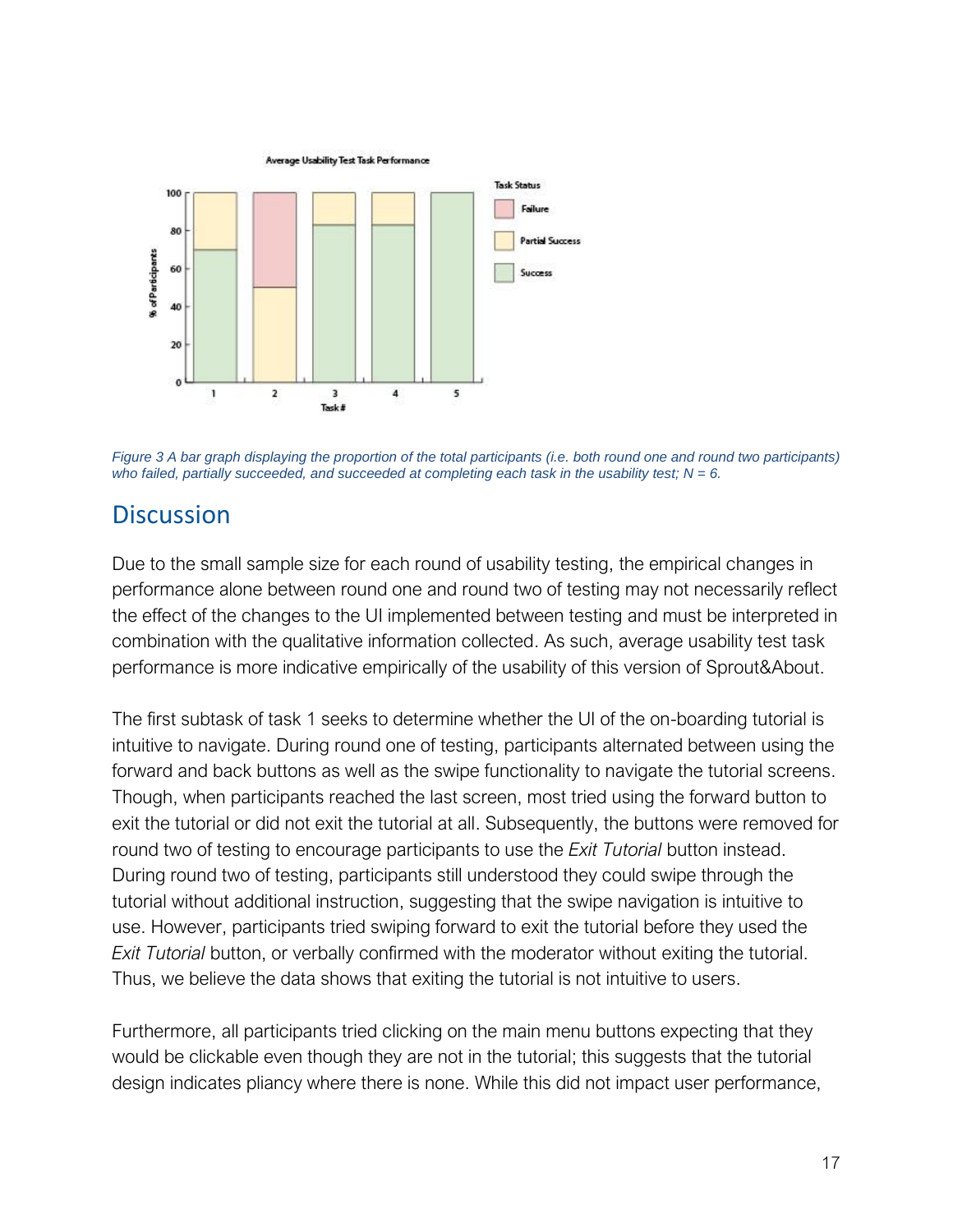designing the tutorial to match user expectations more closely may enhance user experience.

The second subtask of task 1 seeks to determine if the on-boarding tutorial is effective at teaching the participant the goals of Sprout&About and how to use the app to achieve that. We believe the data shows that most users understood the goals of the app and were able to generally reiterate the functions of the app to achieve this; however, one user reported that they believed the app's functionality involved scanning real plants for identification. This indicates that the tutorial is not clear about the scanning or map functionality.

These findings corroborate with the high failure and partial success rate of task 2, which seeks to determine if the process of using Sprout&About to find a plant locator, scanning it, and adding that plant to the PlantCollection—a major app functionality—is intuitive. All users deviated from the ideal path to completion by choosing to interact with the Camera Mode first as opposed to the Map Mode to locate a plant locator. A significant number of users failed the task because they did not try navigating to other parts of the app besides Camera Mode, and many tried scanning real plants. Although, some participants discussed during debrief that they were unaware that they could leave the starting room during the usability test to complete tasks, which may have influenced them to try scanning real plants. This indicates that the scripted task/usability test plan may need further clarification for participants on the test's parameters. Despite this, we believe these observations indicate that Sprout&About's onboarding tutorial, Camera Mode, and Map Mode design do not effectively communicate their function or the context of when to use them to users.

Furthermore, participants in round one of testing who accessed Map Mode commented on the confusion of which icons represented their location and which was a plant locator. Subsequently, these icons were redesigned for round two of testing and participants who accessed Map Mode indicated that they readily understood which icon indicated their location but still showed reluctance to move towards the plant locator icon. We believe these observations show that the redesigned icons were more successful at communicating user location, but still failed to convey plant locator location.

Once participants reached the plant locator 3D model, most appeared frustrated and/or confused about how to interact with the model in order to trigger the AR model since the model did not appear within 30 seconds of scanning the glyph. Some participants noted confusion over whether they should be scanning the plant locator entirely or just the glyph. Though, when handed a larger version of the glyph, participants triggered the AR model more quickly and with greater ease. We believe this observation suggests that the plant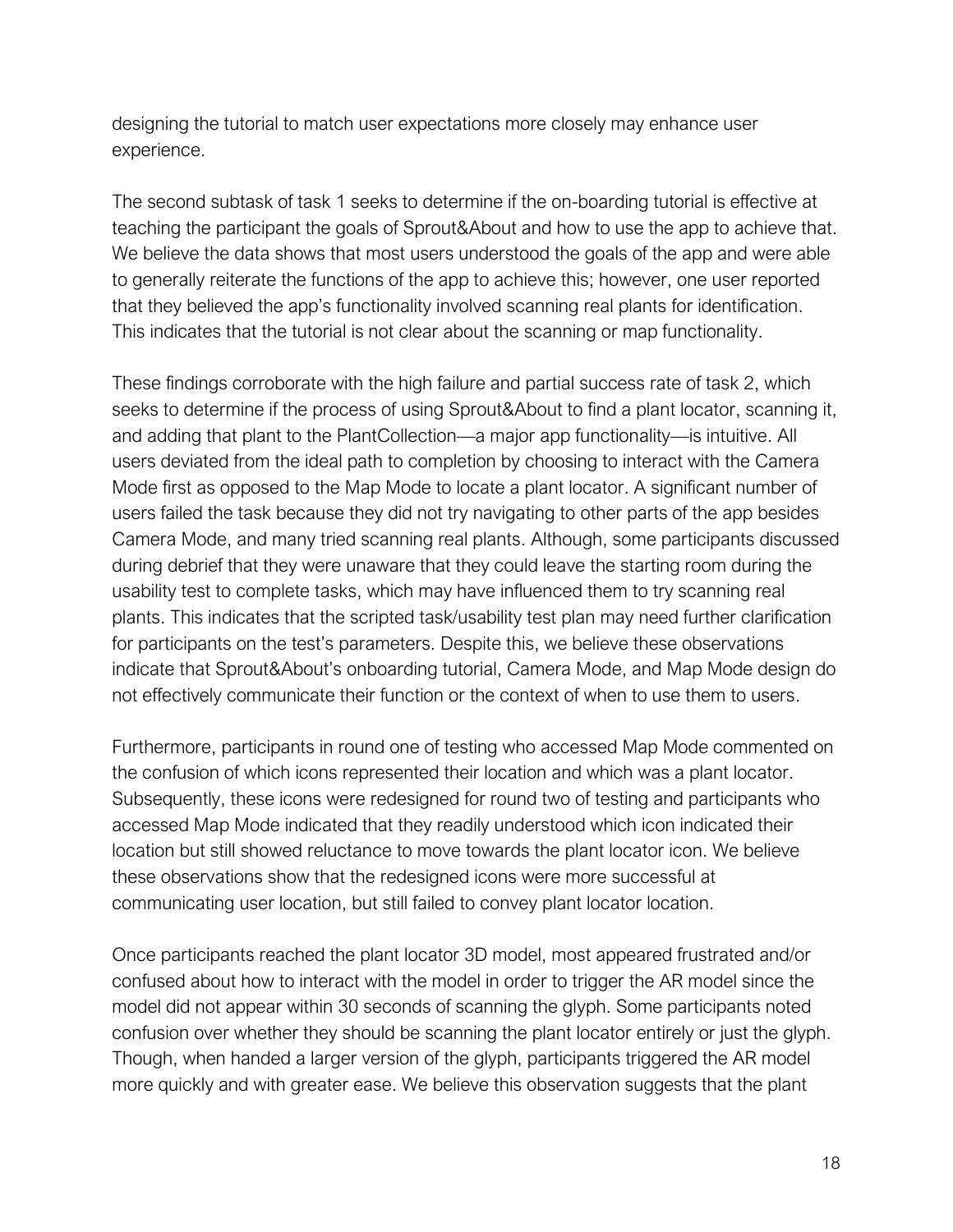locator glyphs should be larger and designed such that they are appear more intuitively scannable.

Task 3 targets whether accessing specific information about plants recently collected is straightforward. All participants immediately navigated to the PlantCollection section of the app, noting that they were cued by the notification symbol present. Five out of six participants continued to follow the ideal path to completion; they chose the White Trillium entry because it was the only entry highlighted and scrolled down the page to read out the target information. One participant partially succeeded the task since they read out the relevant information but for the incorrect plant entry. They indicated while speaking aloud during the task that they chose the White Clover entry to complete this task because the item was at the top of the list when sorted by most to least recent entries. Thus, the White Trillium entry was moved to the top of the list for the second round of testing. All participants in the second round of testing successfully completed the task, suggesting that the design of the PlantCollection—using both a coloured highlight and placing the recent entries at the top of the list—is successful at allowing users to search for specific information about the plants they have just collected.

Five out of six participants successfully completed task 4, which seeks to test the usability of the Friend Mode of the app. Only one participant partially succeeded at completing the task since they deviated from the idea path to completion by navigating to the Map Mode and PlantCollection before navigating to Friend Mode. However, this participant debriefed in retrospect of the task that they were unsure as to why they clicked through the other modes of the app prior to going to Friend Mode; although, this participant also admitted that specifically the wording on the tutorial screen suggested to them that the Friend Mode was for *sharing* plants with friends as opposed to interacting with them. This suggests that while the Friend Mode functionality is relatively straightforward, the tutorial could be revamped such that it more clearly indicates the Friend Mode functionality.

Additionally, one participants attempted to send a walk request by clicking the entire card for Maurita Hung instead of the button. This observation suggests that while interacting with the User Card is intuitive to send a walk request, the specific button for it on the card may be needless.

All participants successfully completed task 5, which investigates whether participants can share PlantCollection information to social media without further instruction. We believe that the data suggests that the social media sharing button is appropriate for communicating the app's sharing functionality.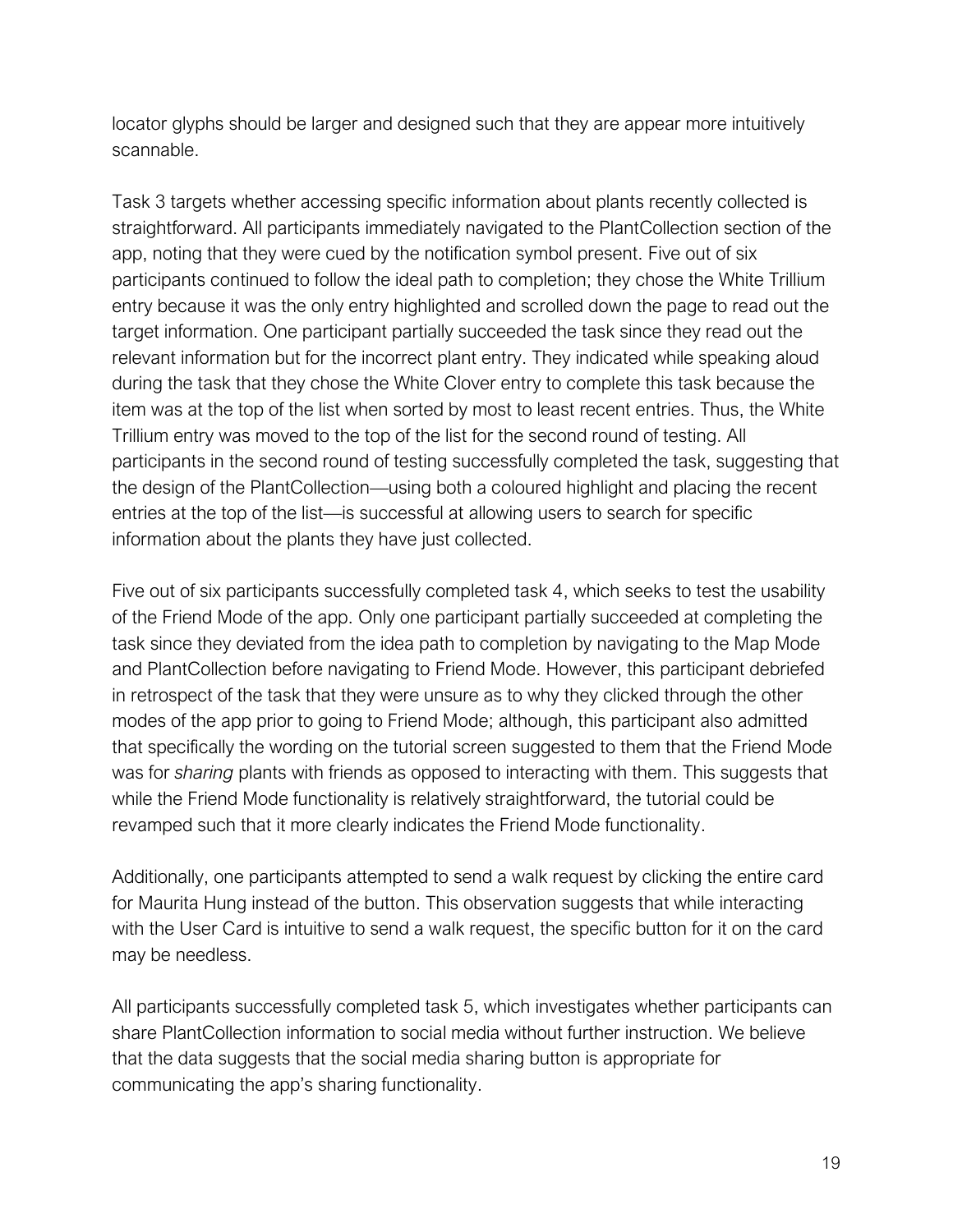## Recommendations for Change

| Tutorial<br>screens | $\overline{\phantom{a}}$<br>$\overline{\phantom{a}}$      | Design exiting the tutorial to be a more intuitive task<br>Make it more apparent that the menu buttons are not clickable<br>during the tutorial<br>Improve the tutorial to better explain app function (especially<br>Camera and Map Mode)                     |
|---------------------|-----------------------------------------------------------|----------------------------------------------------------------------------------------------------------------------------------------------------------------------------------------------------------------------------------------------------------------|
| Scan Mode           | -<br>$\overline{\phantom{a}}$<br>$\overline{\phantom{a}}$ | Be more explicit on this screen what users need to scan and when<br>they should use this mode<br>Encourage usage of Map Mode if the user is not in sight of a plant<br>locator<br>Provide more feedback about scanning and locating plants within<br>this mode |
| Map Mode            | $\overline{\phantom{a}}$                                  | Design the plant locator icon to more intuitively represent the plant<br>locator                                                                                                                                                                               |
| <b>Friend Mode</b>  |                                                           | Increase the interactable real estate for friend cards                                                                                                                                                                                                         |
| 3D Printed<br>Model | $\overline{\phantom{a}}$                                  | Improve glyph functionality                                                                                                                                                                                                                                    |

### Appendices

#### Appendix A:

#### Orientation Script

Hello and thank you for coming in today to this usability test for the Sprout & About app! My name is [Moderator's Name], this is [Data Logger #1's Name], and [Data Logger #2's Name] and we are the development team conducting a usability test on this app.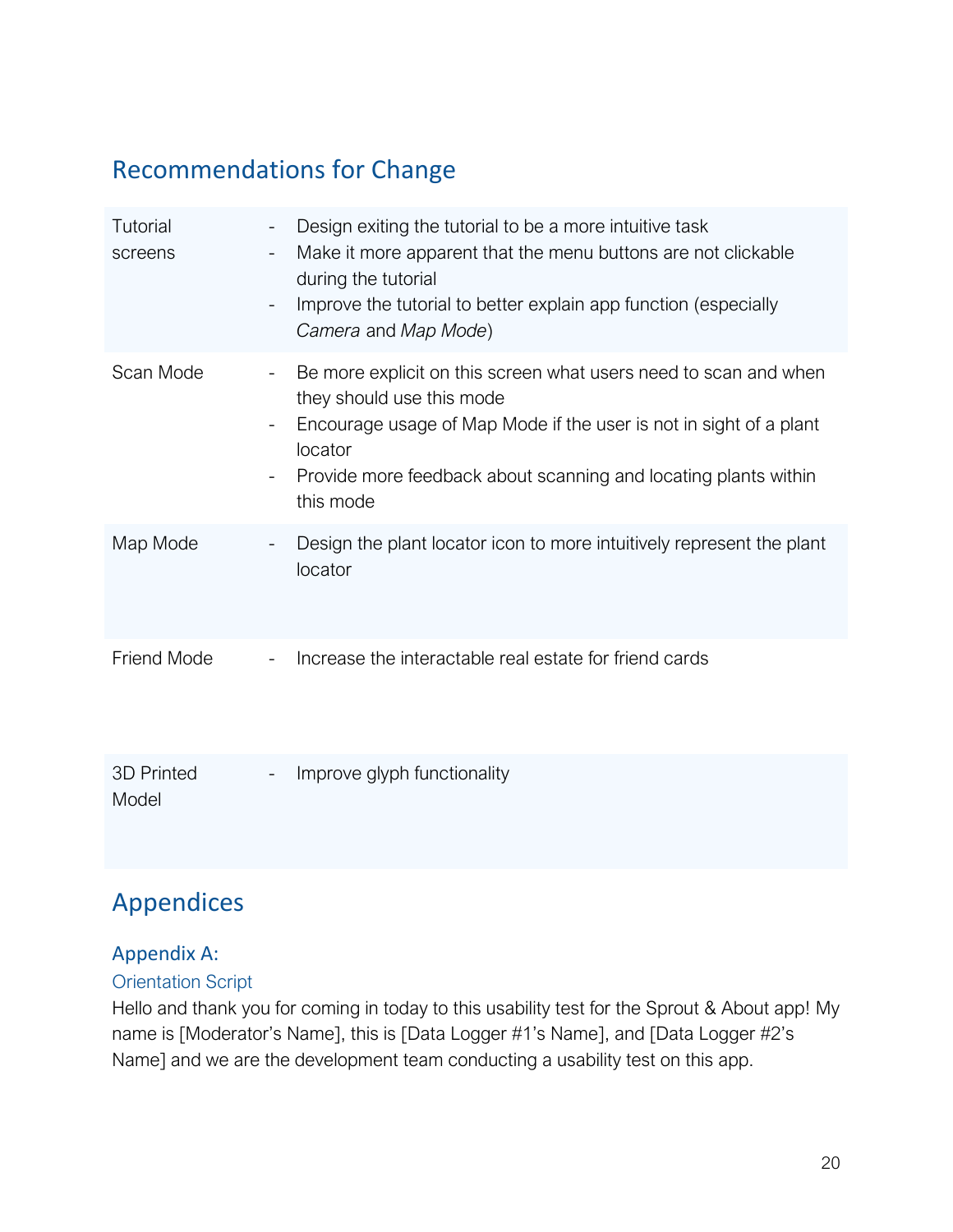Sprout&About is a mobile application that uses augmented reality (AR) and mobile technology to teach users about flora found in local nature park trails. Users can collect information about plants they discover using the app and share this information with friends through social media. Although currently only a prototype within the Department of Biomedical Communications (BMC) at the University of Toronto Mississauga (UTM), Sprout&About's short-term goals are to become a campus-wide mobile application that teaches students, faculty, and UTM visitors about the flora of the surrounding area. Eventually, Sprout&About hopes to adapt its technology for more widespread use at other institutions that want to spread ecological awareness of their local flora.

The purpose of this test today is to assess (i) app navigation and app design, (ii) the augmented reality functionality, and (iii) whether the app is easy and enjoyable to use. We are hoping to solicit feedback from end users to inform changes to improve user experience for Sprout & About.

At this stage, we as a team have a developed prototype android phone app that we will be conducting our testing with today. We will be using Sprout & About on the Android phone provided.

Today's test will be between 15-20 minutes. The testing will involve me asking you to complete a series of small tasks using Sprout & About. I will tell you when you can begin each task. When you believe you've completed the task, please verbally confirm with me; for example, you can say "I have completed the task." Whenever you are in the process of doing a task, please say aloud what you are thinking as you do the task. This is very helpful for our iteration process.

I may ask you to stop attempting to complete a task; if this happens, it is not a reflection of your abilities or your effort. Please stop performing that task and prepare for the next one.

If any question I ask is confusing or you have trouble remembering it, feel free to ask me to repeat the question; however, I cannot give you instructions on how to complete a task once the testing has begun.

Since there are three of us watching you use Sprout&About during today's testing, we may crowd around you to get a better vantage point of the phone. It is important to note that we are not evaluating you but Sprout & About as an app, and that if any point you feel uncomfortable to continue the test, you may leave. Do you have any questions about Sprout&About or the usability test itself?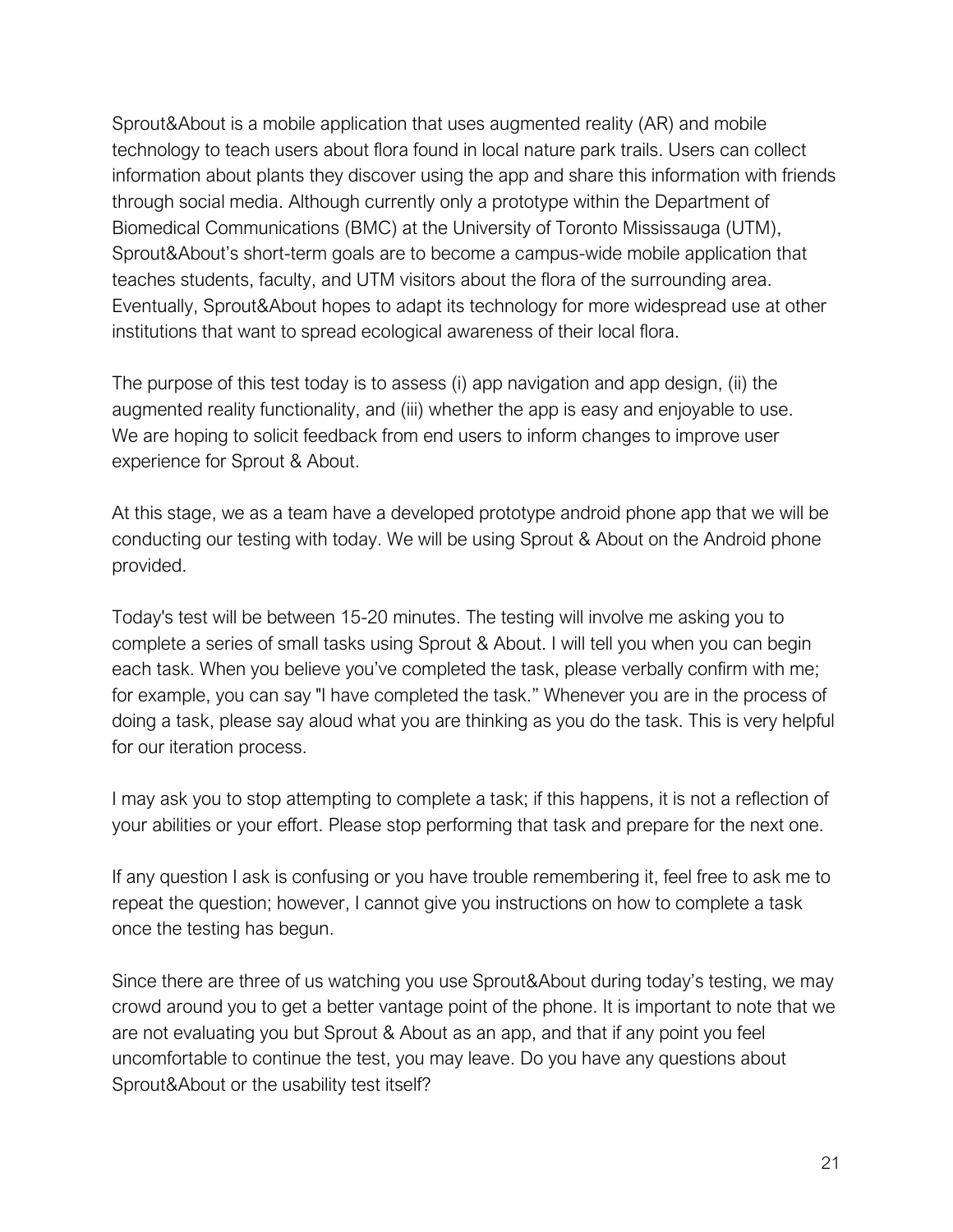…

Now that you have learned about Sprout&About and our usability test today, do you consent to participate in our test? ...Great! If there are no further questions, we can begin when you're ready.

| User#                                                                                           |                                     |                      |                          |                           |
|-------------------------------------------------------------------------------------------------|-------------------------------------|----------------------|--------------------------|---------------------------|
| <b>Test Task</b>                                                                                | <b>Success</b><br>(Y/N)<br>Partial) | <b>Time</b><br>(min) | Path to completion       | <b>Other observations</b> |
| 1. Completing the tutorial                                                                      |                                     | X:XX                 | Action > action > action | [Point form notes]        |
| 2. Locating plant pots<br>with the map function and<br>triggering the 3D AR<br>models to appear |                                     |                      |                          |                           |
| 3. Finding plant<br>information                                                                 |                                     |                      |                          |                           |
| 4. Using the app to<br>interact with friends                                                    |                                     |                      |                          |                           |
| 5. Sharing a plant onto<br>their social media                                                   |                                     |                      |                          |                           |
| Debrief and further user comments<br>[Point form notes]<br>-                                    |                                     |                      |                          |                           |

### Appendix B: Logger Form

#### Appendix C: Changes to Sprout&About V2.0 to Create Sprout&About V2.1

Four days later, Sprout&About2.1 was used for a second round of testing with three new participants. The following changes were implemented:

| <b>Tutorial</b><br>screens | $\blacksquare$<br>$\blacksquare$ | Text describing the function of each button was altered.<br>Photo of the 3D printed plant pot with a glyph was added to tutorial.<br>Forward and back buttons were removed, "swipe to continue" was<br>added. |
|----------------------------|----------------------------------|---------------------------------------------------------------------------------------------------------------------------------------------------------------------------------------------------------------|
| Map Mode                   | $\blacksquare$<br>$\blacksquare$ | A person icon is now used to indicate the location of user instead of<br>a red pin<br>The Sprout&About logo is now used to indicate the location of the<br>nearest plant instead of a question mark           |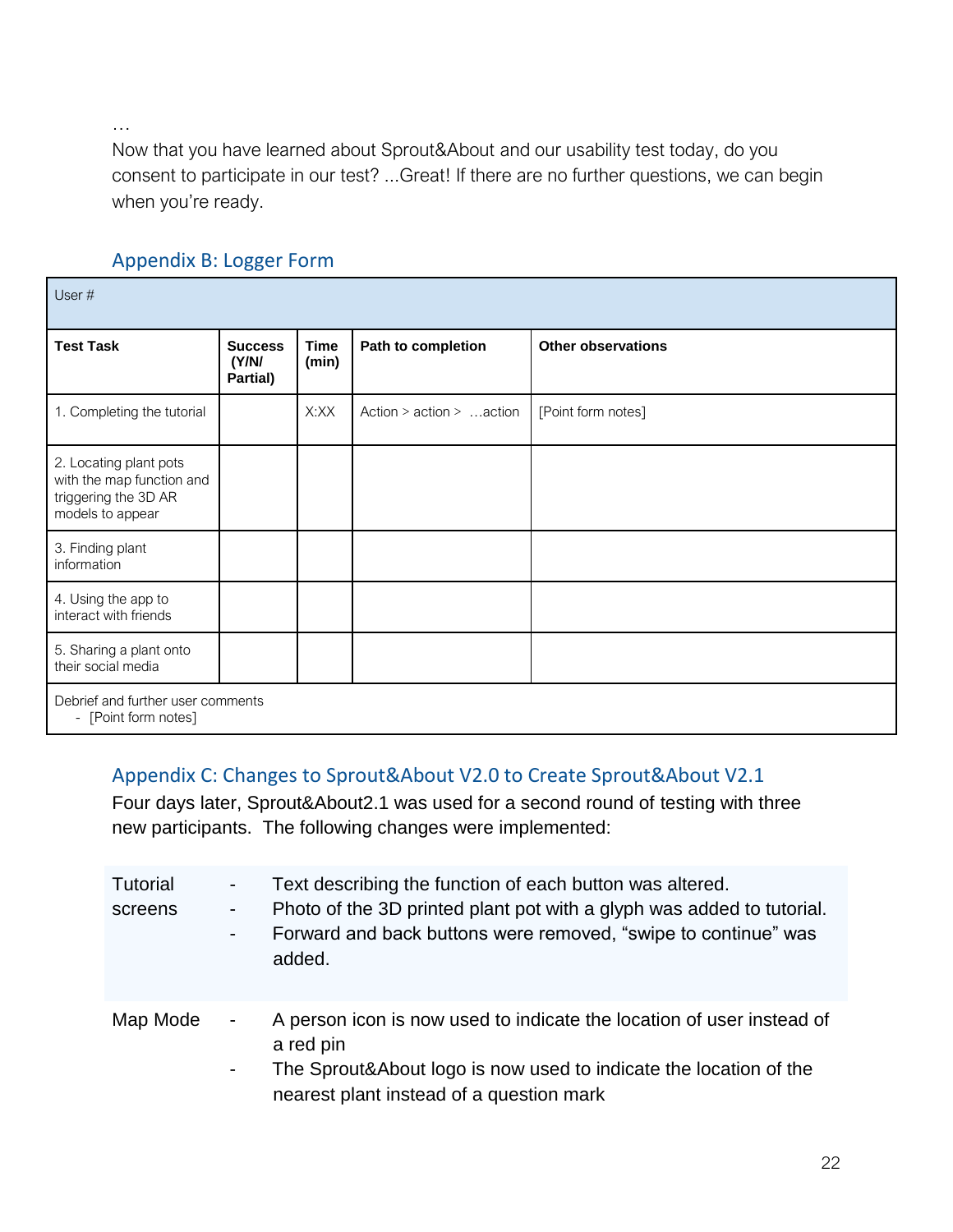| Plant   | $ -$       | White trillium was moved to the top of the plant list (in order to |
|---------|------------|--------------------------------------------------------------------|
| screens |            | indicate that it was the most recently scanned plant).             |
|         | $\sim 100$ | The height of the text box on the ecological significance of white |
|         |            | trillium was adjusted such that the text was fully legible         |

### Appendix D: Raw Data

#### Testing Round 1: March 28, 2019

| User 1                                                                                          |                                     |                      |                                                                                                                              |                                                                                                                                                                                                                                                                                                                                                                                                                                                                                                                                                                                                                                                                                                                                                                  |  |
|-------------------------------------------------------------------------------------------------|-------------------------------------|----------------------|------------------------------------------------------------------------------------------------------------------------------|------------------------------------------------------------------------------------------------------------------------------------------------------------------------------------------------------------------------------------------------------------------------------------------------------------------------------------------------------------------------------------------------------------------------------------------------------------------------------------------------------------------------------------------------------------------------------------------------------------------------------------------------------------------------------------------------------------------------------------------------------------------|--|
| <b>Test Task</b>                                                                                | <b>Success</b><br>(Y/N)<br>Partial) | <b>Time</b><br>(min) | Path to completion                                                                                                           | <b>Other observations</b>                                                                                                                                                                                                                                                                                                                                                                                                                                                                                                                                                                                                                                                                                                                                        |  |
| 1. Completing the tutorial                                                                      | Y                                   | 1:28                 | Swipe > Swipe > Swipe ><br>Swipe > Swipe > Swipe ><br>Exit tutorial<br>*swiped with the button                               | User suggests adding reminder on tutorial screen 6 to<br>not pick plants.<br>Iterates app goal well.                                                                                                                                                                                                                                                                                                                                                                                                                                                                                                                                                                                                                                                             |  |
| 2. Locating plant pots<br>with the map function and<br>triggering the 3D AR<br>models to appear | Partial                             | 3:56                 | Camera (Scan mode) ><br>Hamburger menu > About<br>> Map > Camera (Scan<br>$mode$ ) > "Scanning" ><br>"Scanning" > "Scanning" | User looks around room and does not try the map<br>functionality.<br>Attempts to scan actual physical plants placed in room.<br>"Is there supposed to be a pattern on these pots?"<br>User indicates that they would like a button/something<br>to go to when they have questions.<br>User tries map button $\rightarrow$ opens map, sees pin and "?"<br>icons but is confused and feels lost. User unsure what<br>the pin and "?" mean. User finds icons on map were<br>really small.<br>User begins walking and understands map function<br>now.<br>User struggles to activate AR scanning; doesn't want to<br>touch plant pot because of tutorial reminder/warning.<br>Suggestion to replace "?" map icon with the same icon<br>as the plant collection icon. |  |
| 3. Finding plant<br>information                                                                 | Y                                   | 0:49                 | Plant list > White trillium ><br>Scrollbar                                                                                   | User notices notification on plants, clicks into it, and<br>selects highlighted row.<br>User finds the scroll bar confusing/glitchy.                                                                                                                                                                                                                                                                                                                                                                                                                                                                                                                                                                                                                             |  |
| 4. Using the app to<br>interact with friends                                                    | Y                                   | 0:21                 | Friends > User icon > Take<br>a walk > Send                                                                                  | No further comments.                                                                                                                                                                                                                                                                                                                                                                                                                                                                                                                                                                                                                                                                                                                                             |  |
| 5. Sharing a plant onto<br>their social media                                                   | Y                                   | 0:21                 | Plant list > Garlic Mustard<br>> Share                                                                                       | User indicates that they are familiar with the social<br>sharing icon and clicks it.                                                                                                                                                                                                                                                                                                                                                                                                                                                                                                                                                                                                                                                                             |  |
| Debrief and further user comments                                                               |                                     |                      |                                                                                                                              |                                                                                                                                                                                                                                                                                                                                                                                                                                                                                                                                                                                                                                                                                                                                                                  |  |

- User thought that "plant pot" meant any generic plant pot.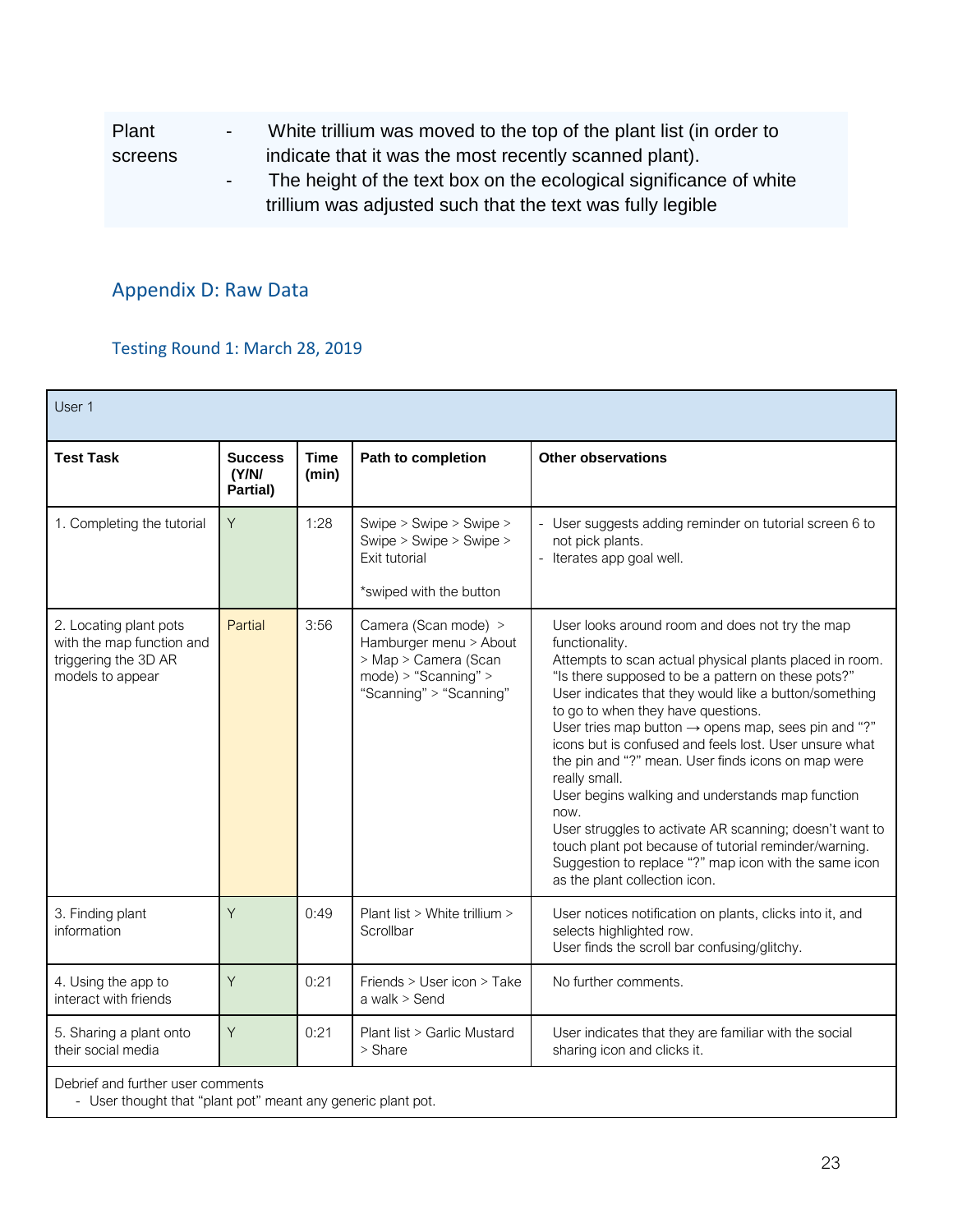- Found the scroll bar functionality throughout app strange.

| User 2                                                                                          |                                     |                      |                                                                                                                                              |                                                                                                                                                                                                                                                                                   |
|-------------------------------------------------------------------------------------------------|-------------------------------------|----------------------|----------------------------------------------------------------------------------------------------------------------------------------------|-----------------------------------------------------------------------------------------------------------------------------------------------------------------------------------------------------------------------------------------------------------------------------------|
| <b>Test Task</b>                                                                                | <b>Success</b><br>(Y/N)<br>partial) | <b>Time</b><br>(min) | Path to completion                                                                                                                           | <b>Other observations</b>                                                                                                                                                                                                                                                         |
| 1. Completing the tutorial                                                                      | Y                                   | 1:38                 | Swipe button > Camera ><br>Camera > Camera ><br>Swipe > Map > Swipe ><br>Swipe > Swipe > Swipe ><br>Exit tutorial<br>*swiped with the button | User attempts to click menu buttons during tutorial;<br>feels confused that they can't.<br>Finally understood that it was a tutorial after clicking<br>through several screens.<br>Iteration of app goal: indicates that they thought they<br>would be scanning real life plants. |
| 2. Locating plant pots<br>with the map function and<br>triggering the 3D AR<br>models to appear | N                                   | 1:30                 | Camera (Scan mode) ><br>"Scanning" > Plant list ><br>Camera (Scan mode)                                                                      | User attempts to scan plants in Michael's office.<br>User doesn't seem to read the scanning page<br>instructions (to look for plant pot pattern).                                                                                                                                 |
| 3. Finding plant<br>information                                                                 | Partial                             | 0:41                 | Plant list > White Clover ><br>Scrollbar                                                                                                     | User read "most recent" and clicked the plant at the top<br>of the list, not highlighted plant.<br>Clicked the white clover (not the trillium) and read<br>information successfully.                                                                                              |
| 4. Using the app to<br>interact with friends                                                    | Y                                   | 0:17                 | Friends > User icon > Take<br>a walk > Send                                                                                                  | Attempts to scroll friends list.                                                                                                                                                                                                                                                  |
| 5. Sharing a plant onto<br>their social media                                                   | Y                                   | 0:20                 | Hamburger menu > Plant<br>list > Garlic mustard ><br>Share                                                                                   | No further comments.                                                                                                                                                                                                                                                              |
| Debrief and further user comments                                                               |                                     |                      |                                                                                                                                              |                                                                                                                                                                                                                                                                                   |

- No further comments.

| User $3$                                            |                                     |               |                                                                                             |                                                                                                                                                                                                                                                                                                                    |  |  |
|-----------------------------------------------------|-------------------------------------|---------------|---------------------------------------------------------------------------------------------|--------------------------------------------------------------------------------------------------------------------------------------------------------------------------------------------------------------------------------------------------------------------------------------------------------------------|--|--|
| Test Task                                           | <b>Success</b><br>(Y/N)<br>Partial) | Time<br>(min) | Path to completion                                                                          | <b>Other observations</b>                                                                                                                                                                                                                                                                                          |  |  |
| 1. Completing the tutorial                          | Partial                             | 1:47          | Swipe > Camera > Swipe ><br>Swipe > Swipe > Swipe<br>*Swiped with finger, not<br>the button | User wonders if they can swipeyes they can.<br>Clicked the camera button expecting something to<br>happen.<br>Stopped trying to interact with the tutorial after a few<br>screens, once they realised that it was a tutorial.<br>Did not exit tutorial to home screen before indicated<br>that they were complete. |  |  |
| 2. Locating plant pots<br>with the map function and | Partial                             | 4:29          | $Map$ > Tried to zoom in<br>with fingers $>$ ? icon $>$                                     | Click map button right away $\rightarrow$ thought the red dot pin<br>was the plant pot locator. Confused by the icons.                                                                                                                                                                                             |  |  |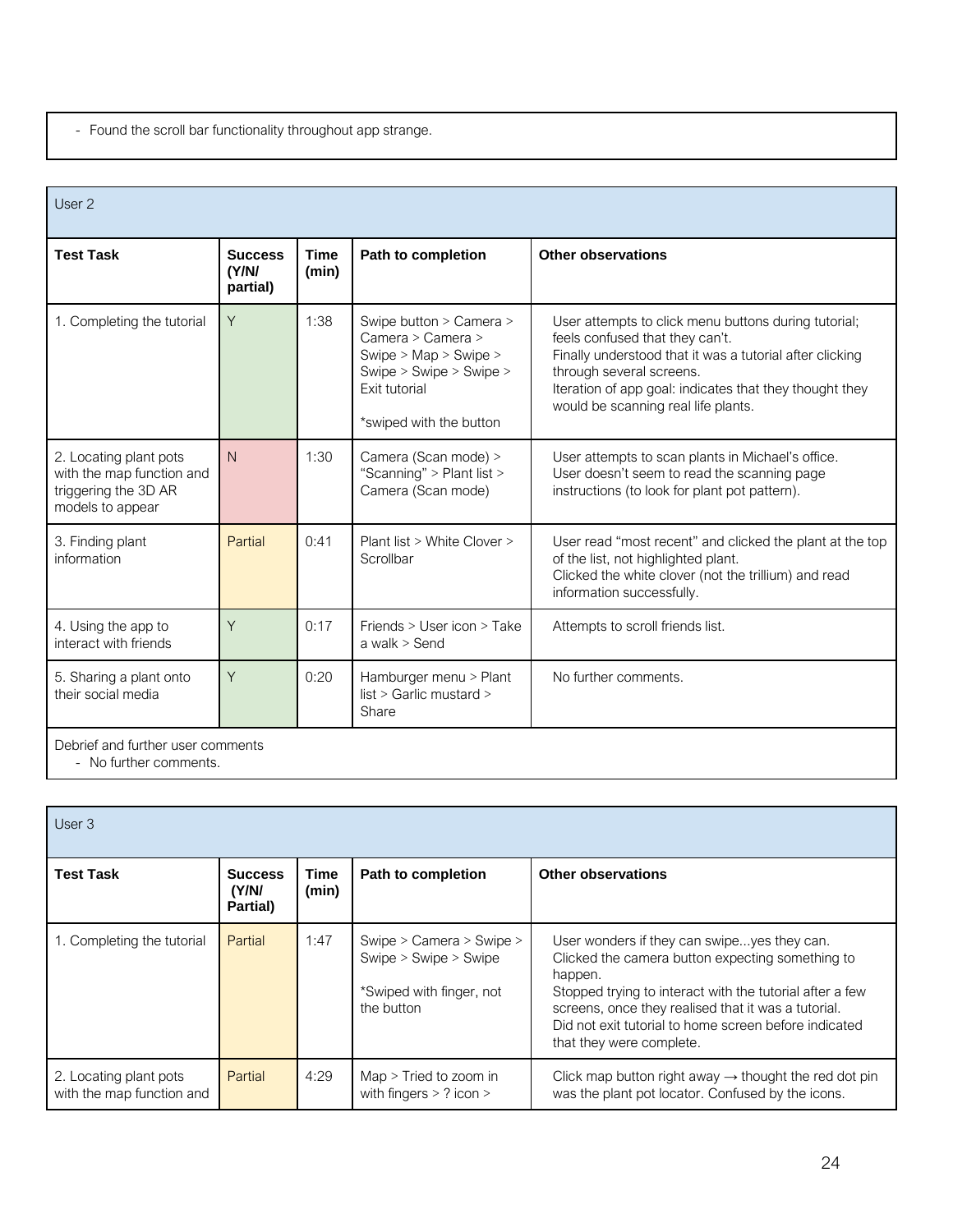| triggering the 3D AR<br>models to appear      |   |      | Plant list > Map > Friend ><br>Map > Camera > Map ><br>Camera (Scan mode) ><br>"Scanning" | User spent a lot of time confused and asking for re-<br>iteration of prompt.*<br>After experimenting with orientation of phone and<br>looking around room for a bit, user decided to walk and<br>noticed that the red pin moved.<br>Found plant pot locator $\rightarrow$ Read aloud "flower pot<br>pattern"? Confusion. Had trouble triggering AR<br>functionality. Picked up pot and tried to find another<br>pattern. |
|-----------------------------------------------|---|------|-------------------------------------------------------------------------------------------|--------------------------------------------------------------------------------------------------------------------------------------------------------------------------------------------------------------------------------------------------------------------------------------------------------------------------------------------------------------------------------------------------------------------------|
| 3. Finding plant<br>information               | Υ | 0:35 | Plant list > White trillium ><br>Scrollbar                                                | No further comment                                                                                                                                                                                                                                                                                                                                                                                                       |
| 4. Using the app to<br>interact with friends  | Υ | 0:17 | Friend $>$ User icon $>$ Take<br>a walk > Send                                            | No further comment                                                                                                                                                                                                                                                                                                                                                                                                       |
| 5. Sharing a plant onto<br>their social media | Y | 0:20 | Plant list > Garlic mustard<br>> Share                                                    | No further comment                                                                                                                                                                                                                                                                                                                                                                                                       |

Debrief and further user comments

- Likes graphical style of app.

- Suggests making the "?" icon the myplant logo.

- Wanted to interact with the tutorial

\*Presence of testers that were there to reiterate prompt may have contributed to the success of this task, as user was struggling quite a bit to figure out the map functionality.

#### Testing Round 2: April 1, 2019

| User 4                                                                                          |                                     |                      |                                                                                  |                                                                                                                                                                                 |
|-------------------------------------------------------------------------------------------------|-------------------------------------|----------------------|----------------------------------------------------------------------------------|---------------------------------------------------------------------------------------------------------------------------------------------------------------------------------|
| <b>Test Task</b>                                                                                | <b>Success</b><br>(Y/N)<br>Partial) | <b>Time</b><br>(min) | Path to completion                                                               | Other observations                                                                                                                                                              |
| 1. Completing the tutorial                                                                      | Partial                             | 0:59                 | Swipe (wrong direction) ><br>Swipe > Camera > Swipe ><br>$Map >$ Swipe $>$ Swipe | Did not exit tutorial before indicating that they were<br>complete.<br>When describing goal, indicated that they thought the<br>goal was to identify real plants around campus. |
| 2. Locating plant pots<br>with the map function and<br>triggering the 3D AR<br>models to appear | N                                   | 1:19                 | Camera (Scan mode)                                                               | Attempted to scan real plants around room; did not<br>know to look for plant pot locator.                                                                                       |
| 3. Finding plant<br>information                                                                 | Y                                   | 0:59                 | Plant list $>$ White trillium $>$<br>Scrollbar                                   | No further comments                                                                                                                                                             |
| 4. Using the app to<br>interact with friends                                                    | Partial                             | 0:56                 | Map > Plant icon > Friends<br>> Take a walk > Send                               | User thought that they could select which trails to invite<br>friend to share first, which is why they initially clicked<br>"map" screen first before "friends" button.         |
| 5. Sharing a plant onto                                                                         | Y                                   | 0:19                 | Plant list > Garlic mustard                                                      | No further comments                                                                                                                                                             |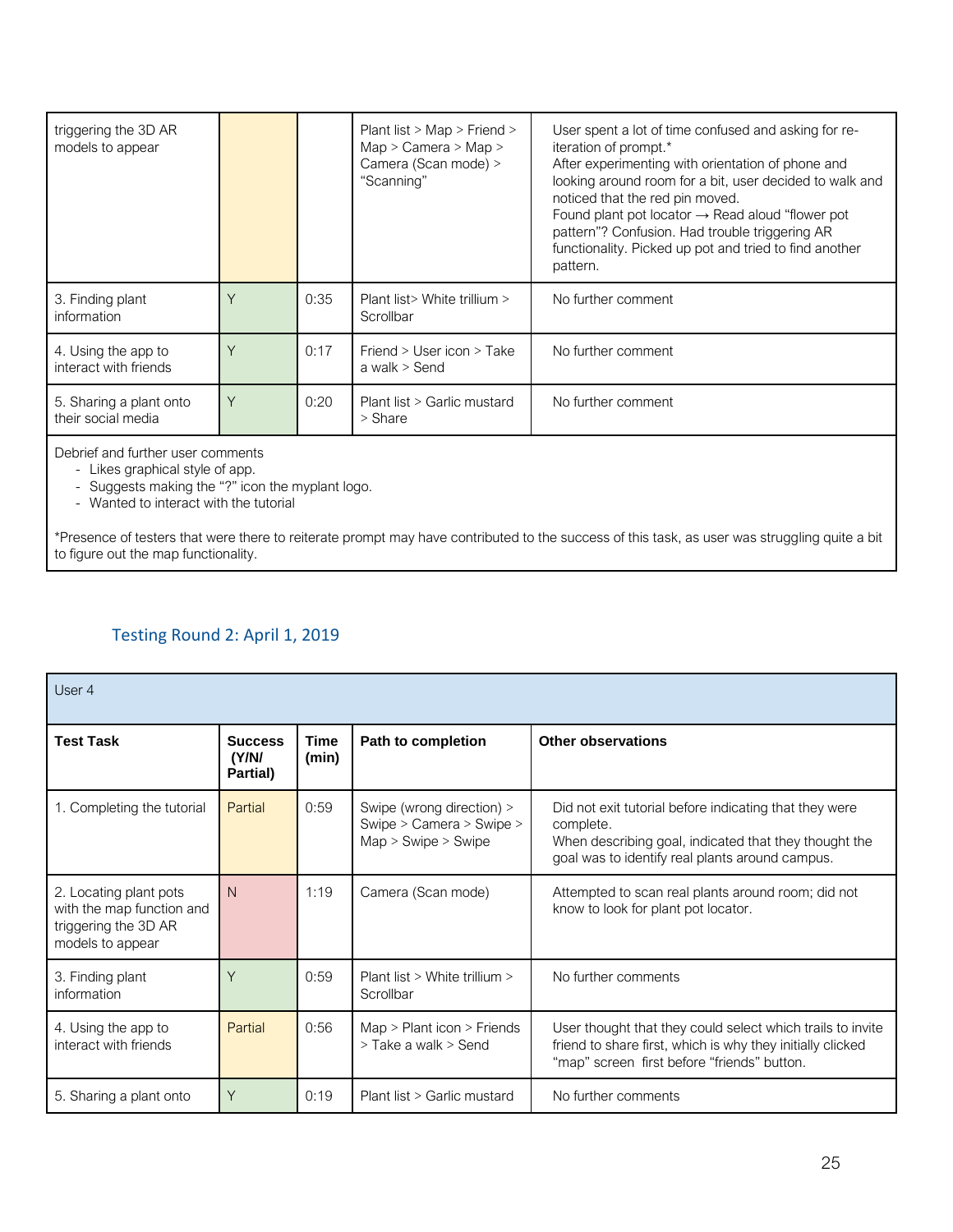| their social media                |  |  | Share |  |
|-----------------------------------|--|--|-------|--|
| Debrief and further user comments |  |  |       |  |

- User thought design was intuitive and clear.

- User thought they could scan any plant and did not know to look for indicator.

| User 5                                                                                          |                                     |                      |                                                                |                                                                                                                                                                                                                                                                                                                                                                  |  |
|-------------------------------------------------------------------------------------------------|-------------------------------------|----------------------|----------------------------------------------------------------|------------------------------------------------------------------------------------------------------------------------------------------------------------------------------------------------------------------------------------------------------------------------------------------------------------------------------------------------------------------|--|
| <b>Test Task</b>                                                                                | <b>Success</b><br>(Y/N)<br>Partial) | <b>Time</b><br>(min) | Path to completion                                             | Other observations                                                                                                                                                                                                                                                                                                                                               |  |
| 1. Completing the tutorial                                                                      | Y                                   | 1:00                 | Swipe > Swipe > Swipe ><br>Swipe > Swipe > Exit                | User indicated that "they were aware that there would<br>be a sign they need to scan".                                                                                                                                                                                                                                                                           |  |
| 2. Locating plant pots<br>with the map function and<br>triggering the 3D AR<br>models to appear | $\mathsf{N}$                        | 1:21                 | Camera (Scan mode) ><br>Hamburger menu ><br>Camera (Scan mode) | Tried to scan real plants around the room; did not use<br>map/look for plant pot locators.<br>User indicated that they thought they should be looking<br>for a code/sign, but since they could not find one in the<br>room, were confused and began scanning real plants in<br>room.<br>User tried to go back to the tutorial by accessing the<br>hamburger menu |  |
| 3. Finding plant<br>information                                                                 | Y                                   | 0:22                 | Plant list > White trillium ><br>Scrollbar                     | No further comment                                                                                                                                                                                                                                                                                                                                               |  |
| 4. Using the app to<br>interact with friends                                                    | Y                                   | 0:19                 | Friends > Take a walk ><br>Send                                | No further comment                                                                                                                                                                                                                                                                                                                                               |  |
| 5. Sharing a plant onto<br>their social media                                                   | Y                                   | 0:16                 | Plant list > Garlic mustard<br>$>$ Share                       | User indicated that their initial intuition was to go to the<br>friends list to share plants, since this is associated with<br>social sharing.                                                                                                                                                                                                                   |  |

Debrief and further user comments

- User initially thought that they should be looking for some sort of visible sign/code, but were then confused when they did not see any around them.

- They thought the symbol (?) was not a code to scan; they believed it was just a "?" indicator and did not have significance beyond that.
- They thought that the "map" functionality was more for random exploration and not for finding specific plants, hence why they did not click it when asked to find plants in task two.
	- They indicated that in the real world, they would probably never use the map function because of this; ie., they are more of the type of user that just opens the app if they see a sign/code, and would not seek to explore using the map.
	- User indicated that task two difficulties may have been to do with the testing itself  $\rightarrow$  the way the question was phrased led them to believe that they were looking for real plants, even though they initially thought they were looking for a QRcode-like sign.

| User 6           |                         |               |                    |                           |
|------------------|-------------------------|---------------|--------------------|---------------------------|
| <b>Test Task</b> | <b>Success</b><br>(Y/N) | Time<br>(min) | Path to completion | <b>Other observations</b> |